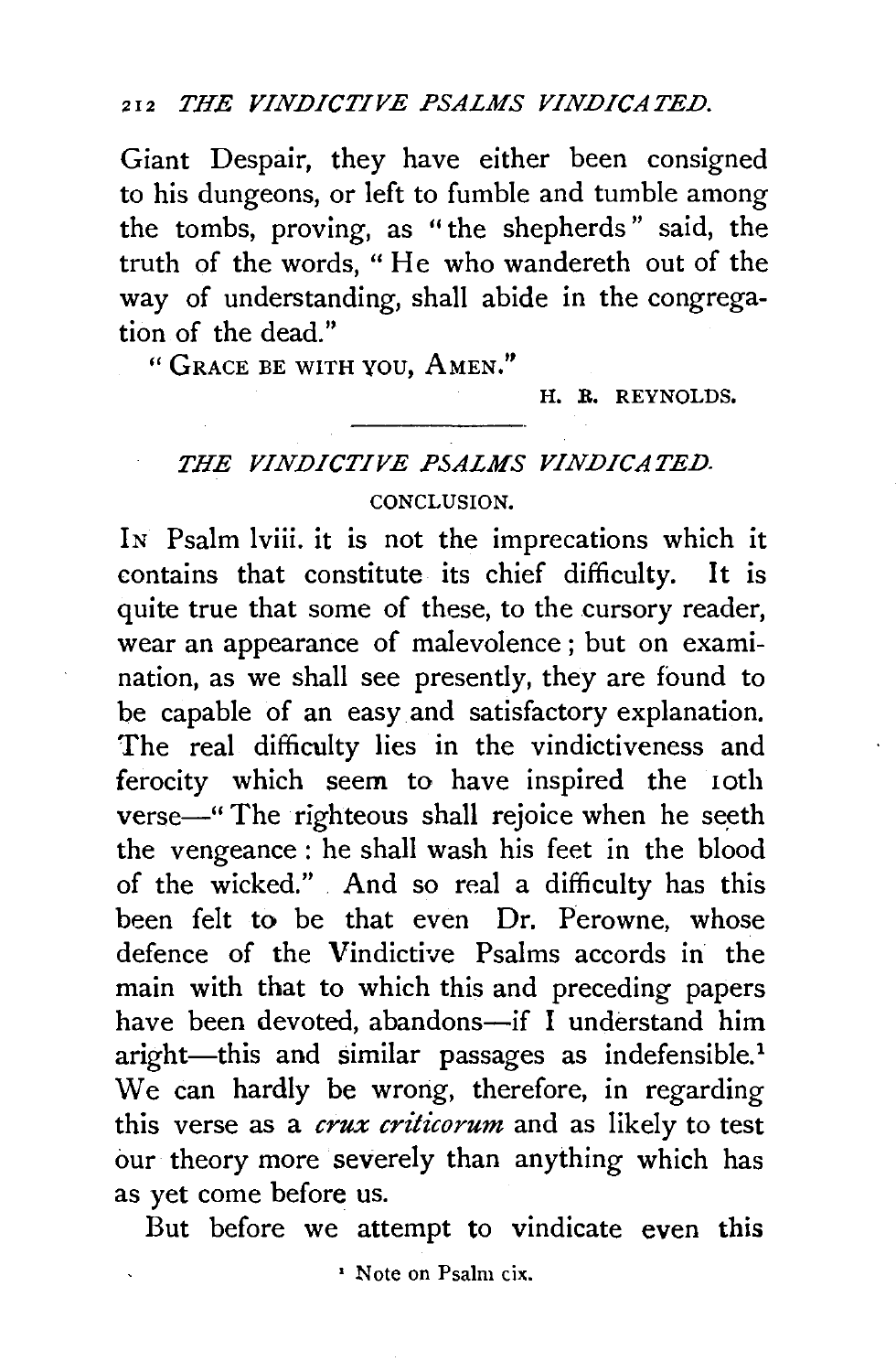verse, let us first dispose of the imprecations of verses 6-9, which may be done in comparatively few words. That they are directed against the *wicked* is obvious. The Psalm is universally allowed to be a "protest against unrighteous judges." Such perverters of the justice they were appointed to administer have ever been the scourges of the East,<sup>2</sup> precisely as in our own times they have been the reproach and the ruin of Turkey. The men the Psalmist has in view, so far from holding the scales of justice evenly, "weighed out" of them only violence and wrong (verse 2). So baleful was their influence, he could only compare it to the deadly virus of the serpent (verse 4), and so dangerous were they, so desperately and irrecoverably wicked, that the foul adder, deaf to the incantations of the charmer, was not more to be dreaded, or more to be despaired of (verse 5).

And such being the case, seeing that such men could not be reclaimed, and that no earthly power

' Perowne : The aim and object of this Psalm is obscured and almost lost to view in the mis-translation of the Authorized Version : "Do ye indeed speak righteousness, O *congregation* ?" (verse 1). It is true that considerable doubt still attaches to the word here interpreted" congrega· tion;" but critics are generally agreed that this rendering is indefensible, and that the reproofs of the Psalm are levelled at corrupt and profligate judges. The statement of Ewald, " Fur מַאֲלָם ist unstreitig מֵלְם zu lesen," *i.e.* for "O congregation," read "O ye gods," is perhaps too positive; but it seems to me to have much to recommend it. It is admitted that rulers and judges, especially among the Heathen, assumed the name and enjoyed the honour of gods (or demi-gods), nor are they entirely unknown by that designation in Holy Writ. Cf. Exod. xxi. 6, " His master shall bring him to the judges" (Hebrew, gods); Exod. xxii.  $8, 9$ ; Psa. lxxxii.  $1-5$ ; and the defective form  $\mathbb{R}^8$  (for  $\mathbb{R}^8$ ) is found in Exod. xv. II. The absence of any word corresponding to this in the LXX. and other Versions may, however, favour the conclusion that it has been interpolated by a transcriber.

 $2$  Cf. I Sam. viii. 3; Isa. v. 23; Prov. xxix. 4; St. Luke xviii. 2; &c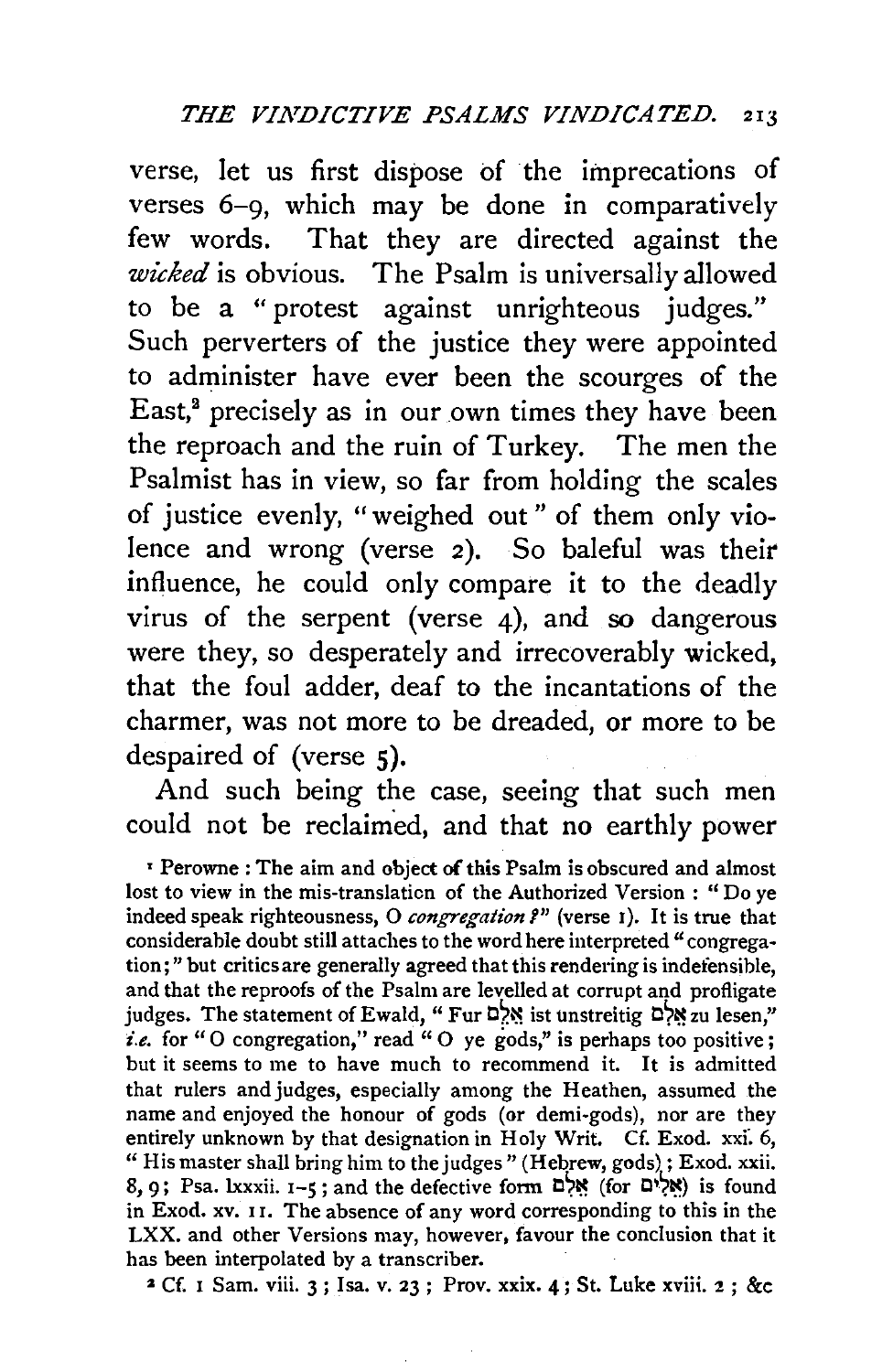could or would check them, is it to be wondered at that the Psalmist cries to the Supreme Judge for help, and prays that the power which they possess for evil, and which they only use for evil, may be broken? For this is precisely what he does pray for in verse 6. Whether we understand him in the first hemistich ("Break their teeth, 0 God, in their mouth ") to keep up the figure of the serpent, or whether we regard him with some commentators as here changing abruptly to his favourite image of a lion (the image of the second clause), the meaning is still the same. The poison of the serpent, it is well known, is not in the tongue, but in a little sac at the root of the fang, or tooth. And it is the pressure of the tooth upon this sac which injects the venomous deadly fluid into the wound which at the same moment it has made. It is necessary consequently, in order to render the serpent innocuous, to extract all its teeth,<sup>1</sup> and in this simple expedient, it is very generally believed, the art<sup>or</sup> or trick of charming consists. $^2$  Be that, however, as it may, it is clear that this expression," Break their teeth," &c., is the precise poetic equivalent of " Deprive them of their power to harm." And none other is the meaning of the second clause, " The jaw teeth of of the young lions break out, O Lord."<sup>8</sup> In neither clause, consequently, is there anything vindictive.

<sup>&</sup>lt;sup>*<sup>1</sup>*</sup> The way to disarm a snake is to deprive him of his teeth."-Hammond, Annotations on Psalm lix. 6.

<sup>2</sup> Roberts, "Oriental Illustrations of the Sacred Scriptures." See, however, Smith's "Dictionary of the Bible," art. " Serpent charming."

<sup>3</sup> Cf. Psa. iii. 7, "Thou hast broken the teeth of the ungodly." $\qquad$ . "An image taken from beasts of prey, which, when their jaw is broken and their teeth are extracted, can no longer do harm."-Gesenius *in loc.*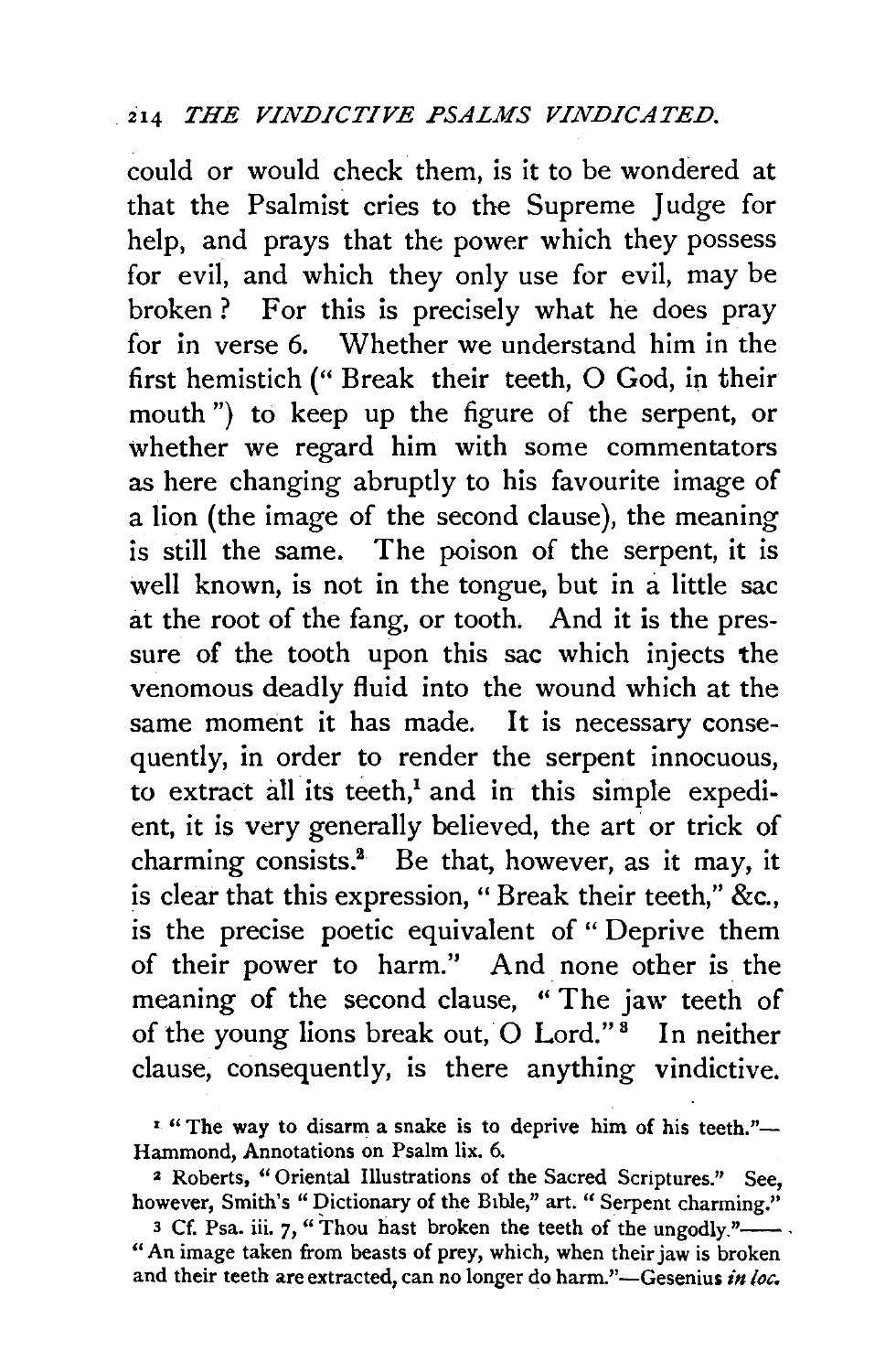Each is a humble petition for the repression of wrong- doing, for the defeat of wicked counsels. And the same remark applies to the language of verses 7-9. If the Psalmist would have these unjust and rapacious judges pass away like the running brook (verse  $7$ ); if he would have their arrows -their instruments and agencies of mischiefbroken (ibid.) ; if he would fain have them waste away as the slug (verse  $8$ ) seemed to him to do,<sup>1</sup> marking its track by a loss of its substance; if he would see them suddenly swept away, before their plots were ripe (verse  $9$ ),<sup>2</sup> as he had seen the fresh kindled camp fires of the desert, fed with quick thorns, whirled into the air by the tempestuous simoom long before the cauldron was heated or its contents cooked; it is always for the same reason, that only thus could their base designs be defeated and the peace of society be insured. In the interests of religion, of justice, of morality, he is compelled to pray for their more or less sudden destruction. For their destruction, not merely because there was no hope of their recovery, but also because their sin had been high-handed and notorious, and therefore the retribution must be conspicuous and exemplary. We are led to the

<sup>&</sup>lt;sup>1</sup> By reason of the slime which it deposits as it crawls along. See Smith's " Dictionary of the Bible," art. " Snail;" and Gesenius, "Thesaurus," *sub. voc.* ישבלול.

<sup>&</sup>lt;sup>2</sup> "The meaning of this obscure and difficult verse appears to be, 'Before your pots feel the thorn *(i.e.* before the fire of the thorns makes itself felt), so be it (the thorn) quick or dry, the whirlwind will sweep it away."-" The Speaker's Commentary."-" The imagery seems to be drawn from an incident of desert life. A party are cooking the flesh they have taken in hunting; but they have barely begun to do so when the fierce *samum* wind rushes on them and sweeps all away."-Kay.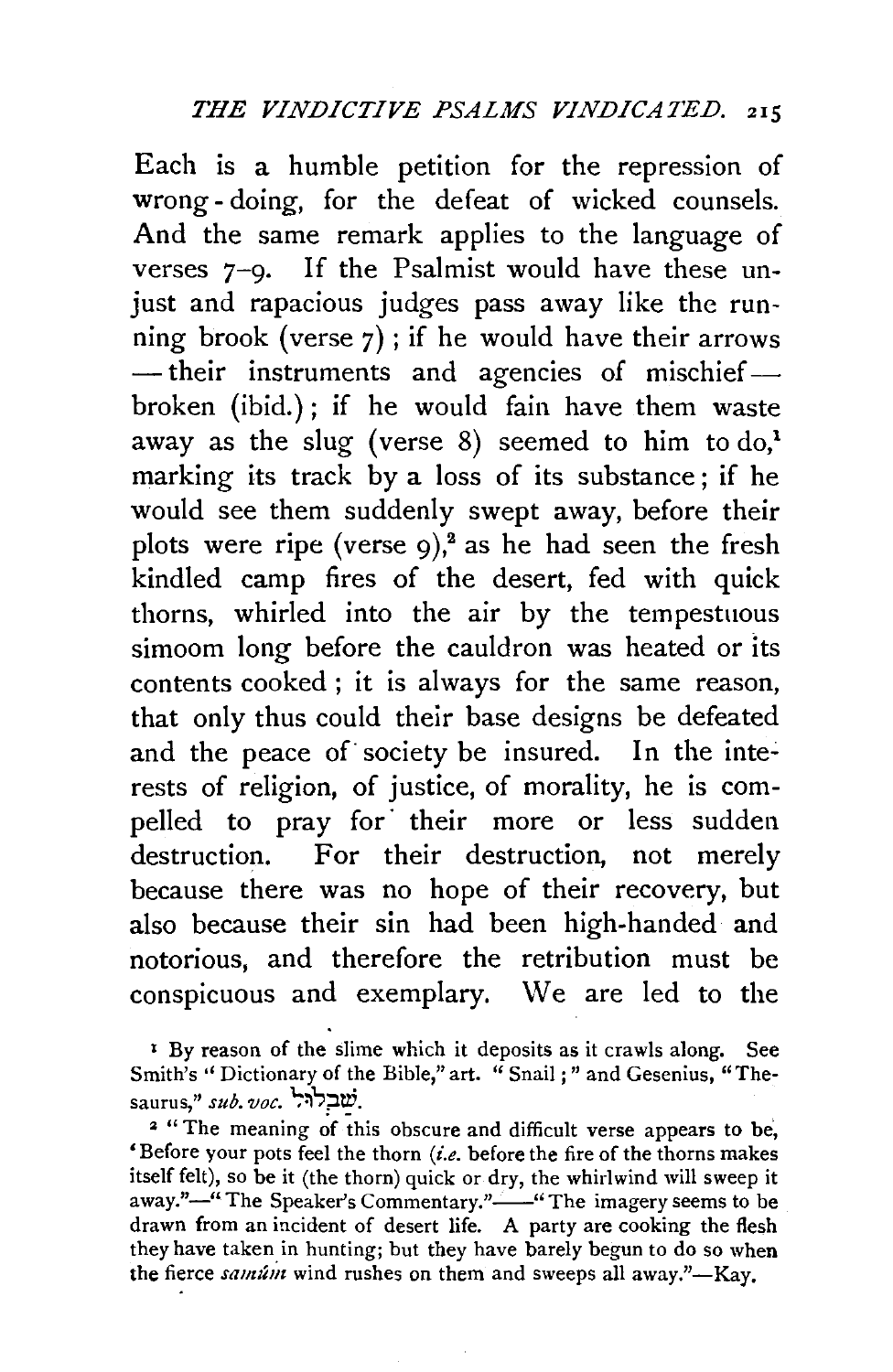conclusion, consequently, that the so-called imprecations of verses 6-9 are lawful and right, and that they are the breathings, not of revenge, but of justice and piety.

We now turn to verse 10. The prayers for retribution found in verses 7, 8, pass, in verse 9, into a prediction of the sudden and complete overthrow of the wicked. The writer sees them already scattered by the whirlwind of Divine wrath ; he sees them overtaken by the vengeance they have provoked and for which he has prayed. And then he says that the sight will afford joy, not to himself alone, but to all " the righteous." But is there anything to offend us here ? Nay, why should it not be so? Can any reason be assigned why those who had longed and prayed for the vindication of right should not rejoice *over* the answer to their prayers? Was it possible for righteous men, however they might mourn over the wretched fate of those on whom the vengeance had fallen, to view the overthrow of the oppressor, the re-establishment of right and the public vindication of God's providence and holiness without a thrill of thankful joy? No, but the more "righteous" the beholder, the greater would be his rejoicing over the triumph of righteousness and truth.

And in confirmation of this view we have the striking fact that precisely such a joy as is pictured to us here is prescribed in the New Testament : "Rejoice over her," we read  $(Rev. xviii, 20)$ , "thou heaven, and ye holy apostles and prophets ; for God hath avenged you on her." Is it, then, the case that a triumph and an exultation which is enjoined upon the celestial host, and which is commendable in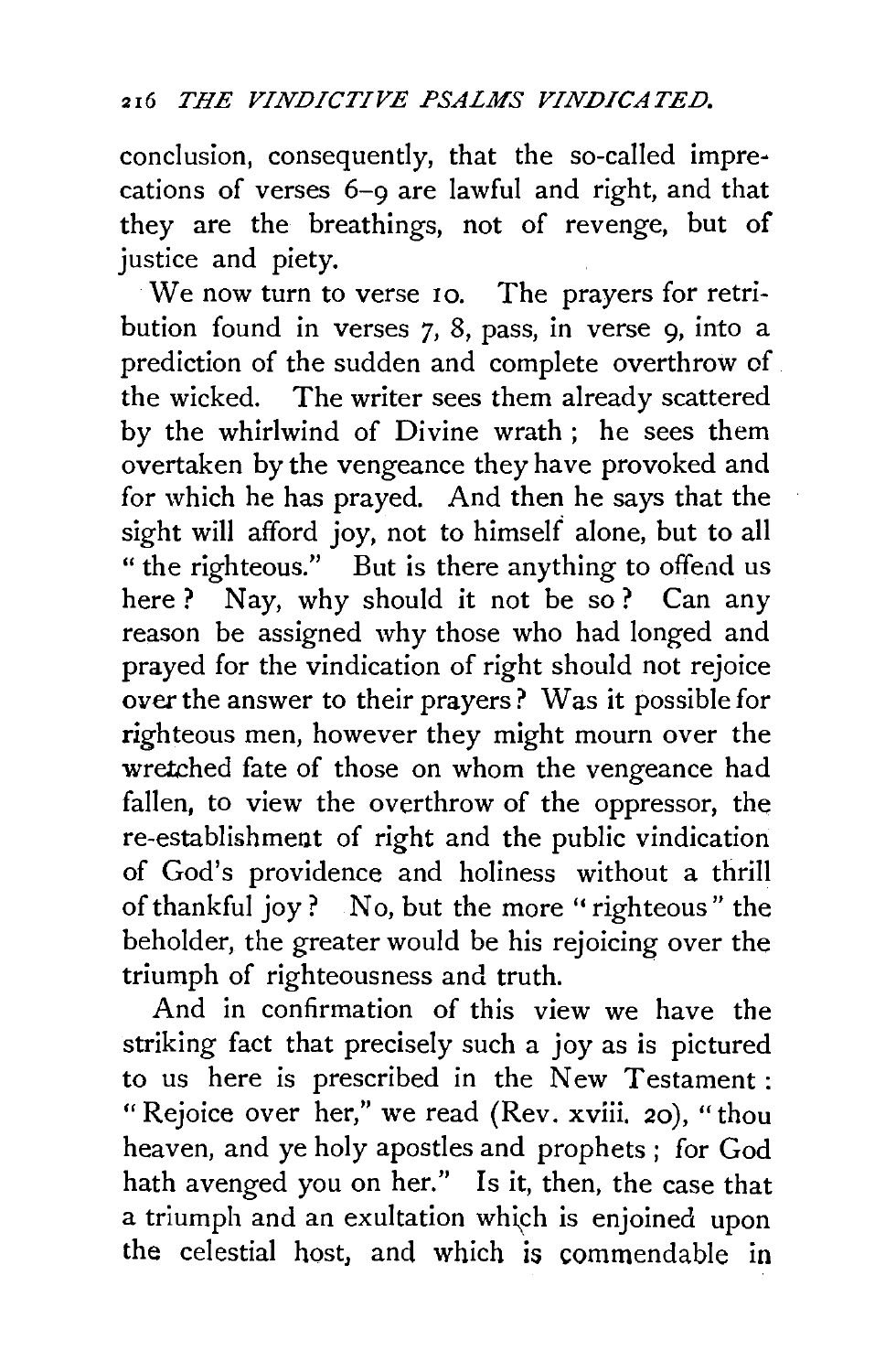apostles and prophets, is nevertheless reprehensible in the Psalmists ? Or, is it not rather the case that the Psalmists, like the apostles and the heavenly host, may rejoice, and ought to rejoice, at the just judgments of God on the despisers of his law and the destroyers of his people.

But, allowing all this, still it may be asked, Is it right to dance over the grave even of the victims of God's judgments? Is it right for the righteous to " wash his feet in the blood of the wicked" ?

We must carefully consider what this last-quoted phrase implies. It is often explained as though it derived its imagery from the field of battle. The Lord of Hosts, it is said, has given the victory to the righteous. The armies of the alien are put to flight ; the scene of the conflict is strewed with dead bodies and steeped in gore. Over it rush, in hot pursuit of the fugitives, the soldiers of the Lord ; and as they press onward over the bleeding and the " garments rolled in blood," their feet are necessarily stained with the " red rain." Hence, according to this view, "the language simply amounts to a declaration of complete victory ; " it is "simply a poetic exaggeration of the fact that in treading the battle-field ... their feet shall be wet with blood."<sup>1</sup>

I should have been glad, on some accounts, if I had found myself at liberty to accept this explanation, for it certainly affords an easy solution of the difficulty. But while allowing that the imagery *may*  be taken from the shock or the sequel of battle (as in Psa. lxviii. 23), I am unable to accept this as an adequate exegesis of the phrase, *"Wash* his feet in

• Hibbard.." The Psalms," p. u6. ; similarly Phillips, vol.ii. p. 21.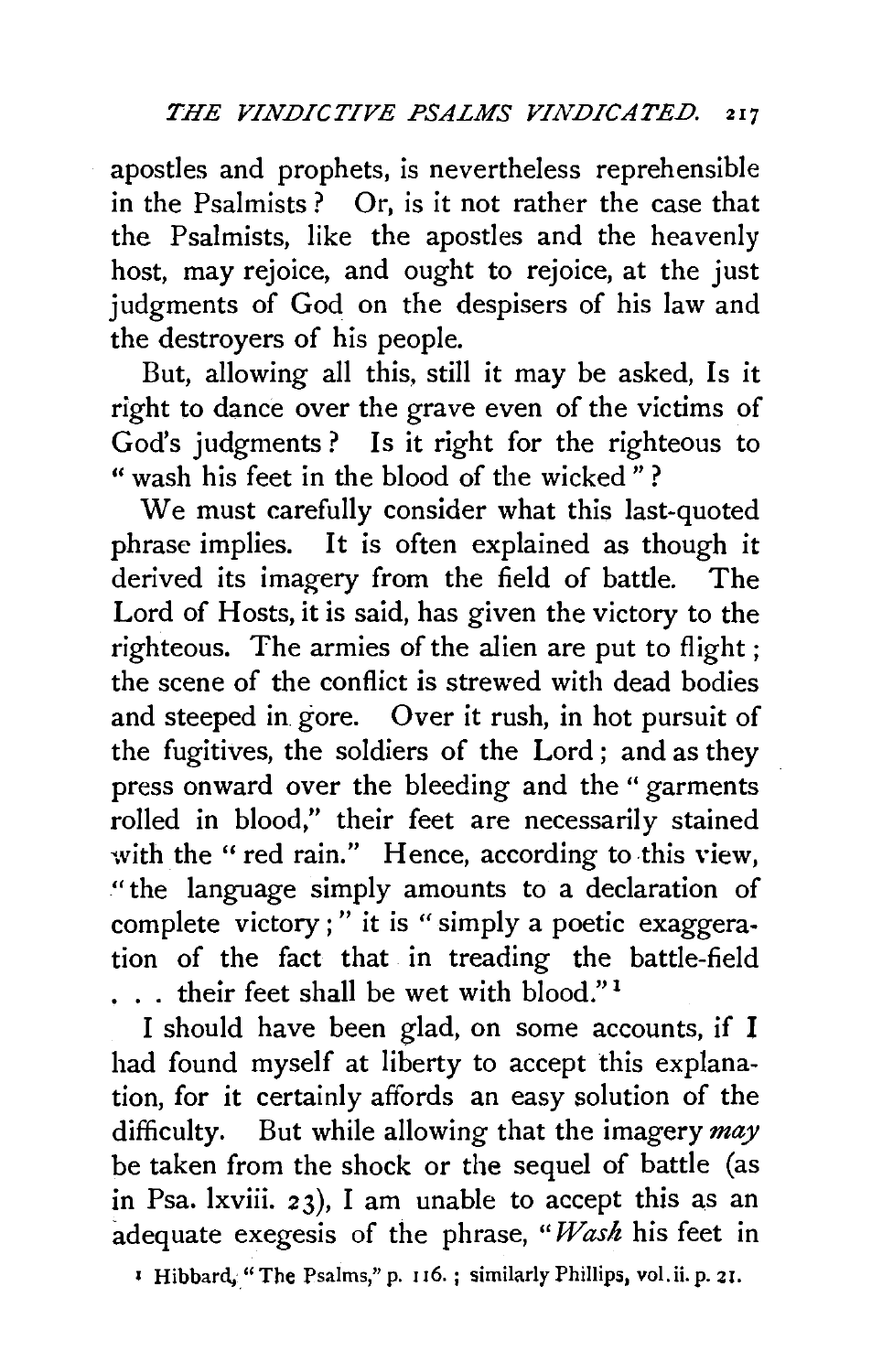blood,"-an expression which appears to me to be idiomatic, and the force of which elsewhere is too clear. to permit us to doubt its significance here. For example, in Job xxix. 6, we find the words," I washed my steps with butter" (literally, curds), where we have evidently " a common figure for overflowing abundance." 1 Precisely the same idea is conveyed by the expression found in Genesis xlix. I I, " He washed his garments in wine," &c. Consequently, the washing of the feet in blood must surely signify, as I find Dr. Hammond<sup>2</sup> interprets it, "the plentiful effusion of blood." And, such being the meaning of the phrase, the only question that remains to be considered is this : "Was it right, was it necessary by Jewish law, that there should be this plentiful effusion of blood? In other words, was it necessary, not only that these profligate sinners should be destroyed, but that they should be destroyed signally and unsparingly ? We have already proved the first of these propositions,<sup>8</sup>—that only by the summary and exemplary destruction of open and incorrigible offenders could justice be satisfied and God vindicated. The second follows as a matter of course. For, if blood needed to be shed, then obviously, it was needful that a sufficiency of blood should be shed ; sufficient, that is to say, to satisfy the demands of justice and to establish the righteousness of the Most High. In the eye of the pious Israelite every drop of the blood of these impious men was a " token of the righteous judgment of God" ( $2$  Thess. i.,  $\zeta$ ). And if this was right, if this plentiful blood-shedding

> <sup>*'</sup>* "The Speaker's Commentary," in loco.</sup>  $*$  Annotations, p. 215.  $*$  3 Page 215.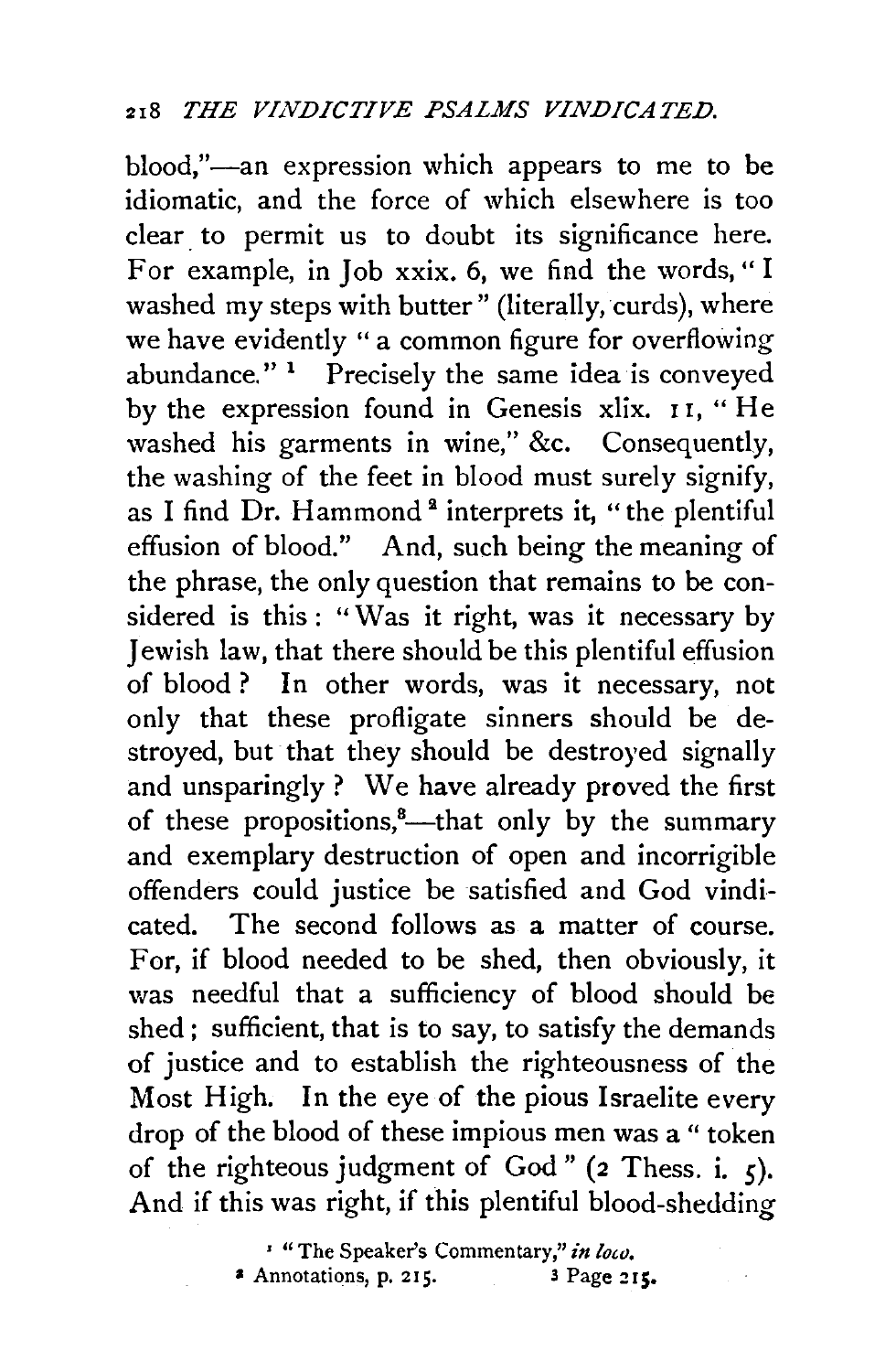was God's good pleasure, what should hinder the righteous from rejoicing at the sight ? There had been a dearth of temporal retribution. The judges, the delegates and representatives of God, had sinned flagrantly, openly, and with impunity—to the distress of the pious and the scandal of true religion. When at last the thunderbolt fell, and the blood that proved a special Providence (verse 1 1) was poured, is it to be wondered. at that those who had hungered, and thirsted, and prayed—with the purest motives -for the retribution, should rejoice in it, and rejoice too that it was signal and sufficient?<sup>1</sup> But *was* it with the purest of motives? some one may say. In the last verse of the Psalm the writer tells us what his motives were,—and they were these: the triumph of justice, the confusion of atheism, the vindication of the righteousness of God. He desires and prays, he hungers and thirsts, for the terrible vengeance, not for his own secret satisfaction, but because it will prove to all gainsayers that "verily there is a reward for the righteous, verily there is a Deity<sup> $\frac{1}{2}$ </sup> that judgeth in the earth."

#### PSALM LIX.

That this Psalm was really composed under the circumstances with which its superscription connects

• The words, " He shall wash his feet," &c., do not necessarily imply that the righteous should exult in the blood-shedding. They may be merely a prophecy that the vengeance should be abundant and complete. I have already pointed out (THE EXPOSITOR, vol. iii. p. 45) that in Psa. lxviii. 23, similar words are found in the mouth of God Himself. Compare also the prediction of Psa. cx. 6

z Kay quotes, fromAlison's "History of Europe," a story which admirably illustrates this verse. After the execution of Robespierre a poor man came up, and, seeing the corpse, exclaimed, "Ay, Robespierre, there is a God!"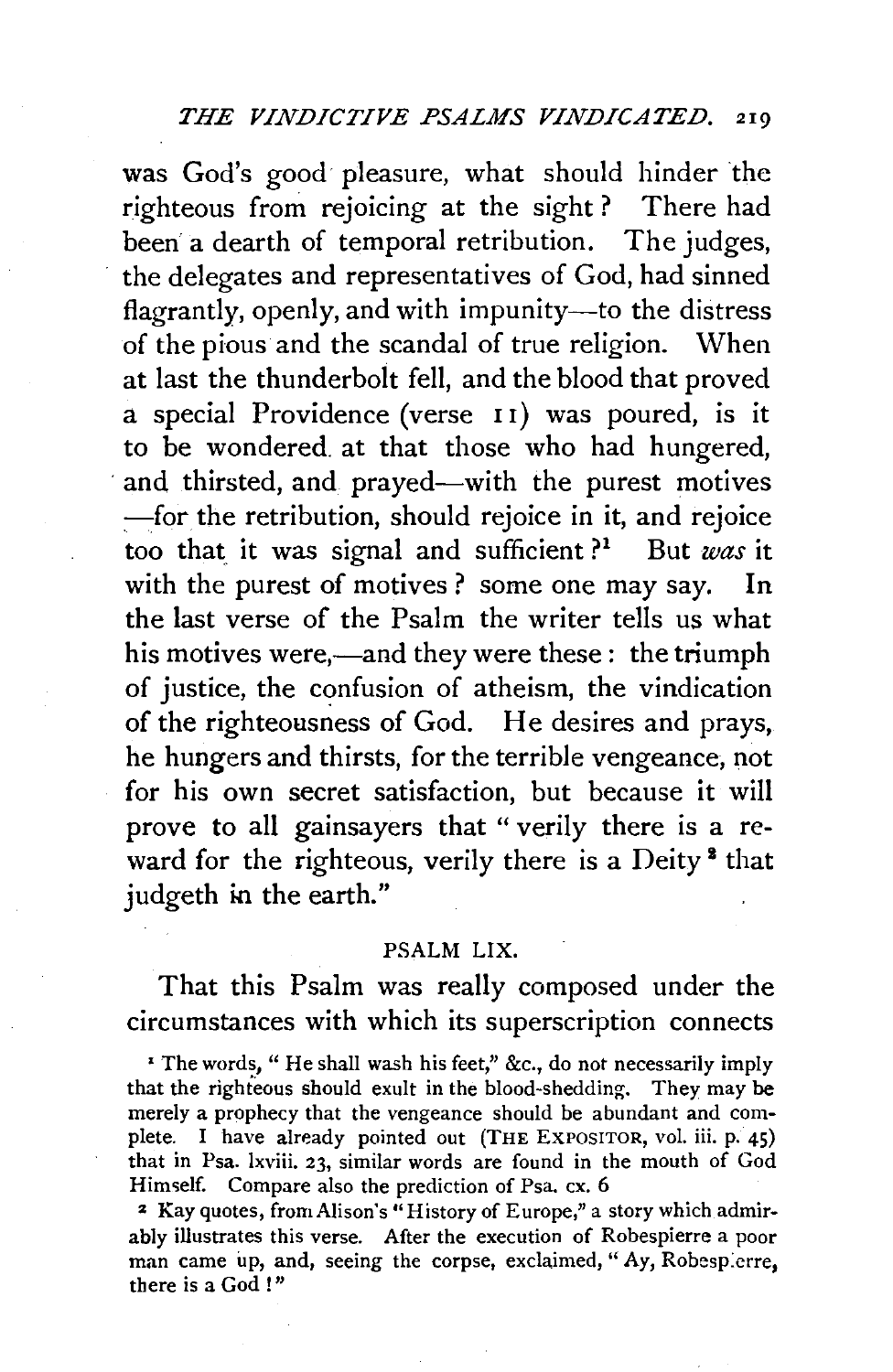it, is to me simply inconceivable,<sup>1</sup> despite the ready acceptance which this inscription has met with at the hands of some modern critics. To me it seems to be every way much more probable that the Psalm was inspired by the plots of the Philistines against David during his sojourn with Achish at Gath.<sup>2</sup>  $(I Sum, xxi. 10-15)$ . But whatever the *genesis* of the Psalm, the imprecations-so far as it will be necessary for us to notice them—are found in verses  $11-13$ " Slay them not, lest my people forget ; scatter them by thy power ; and bring them down. . . . Let them even be taken in their pride. . . . Con sume them in wrath ; consume them, that they may not be."

In verse II, that is to say, the writer prays God that his enemies may *not* be summarily destroyed. "He would see them come to a lingering end ; he would have God take them, as it were, in their own infatuation ; he would see them reel and stagger in the intoxication of their own pride and under the strong buffetting of God's hand, a spectacle and a warning to all, before they are finally cast down."<sup>3</sup> Of this prayer Perowne writes: "It is a very fearful one." In verse 13 "he would have

 $\overline{P}$  The repeated allusions to the Heathen (verses 5, 8, 13), the statements of verses 6, 14, and the general language and tenor of the Psalm are incompatible with this view. But, above all, it is, I think, morally certain that a poem penned under the circumstances recorded in I Sam. xix. I 1-18 would have been directed against Saul, not against men who were merely his tools.

2 Psa. xxxiv. is referred by its title to this period ; but the acrostic arrangement points to a later date. Of course, the identification of Psa. lix. with this, or any other, period of David's history (or of Jewish history) must necessarily be precarious; but this connection seems as probable as any other that has been suggested.

3 Perowne, *in loco.*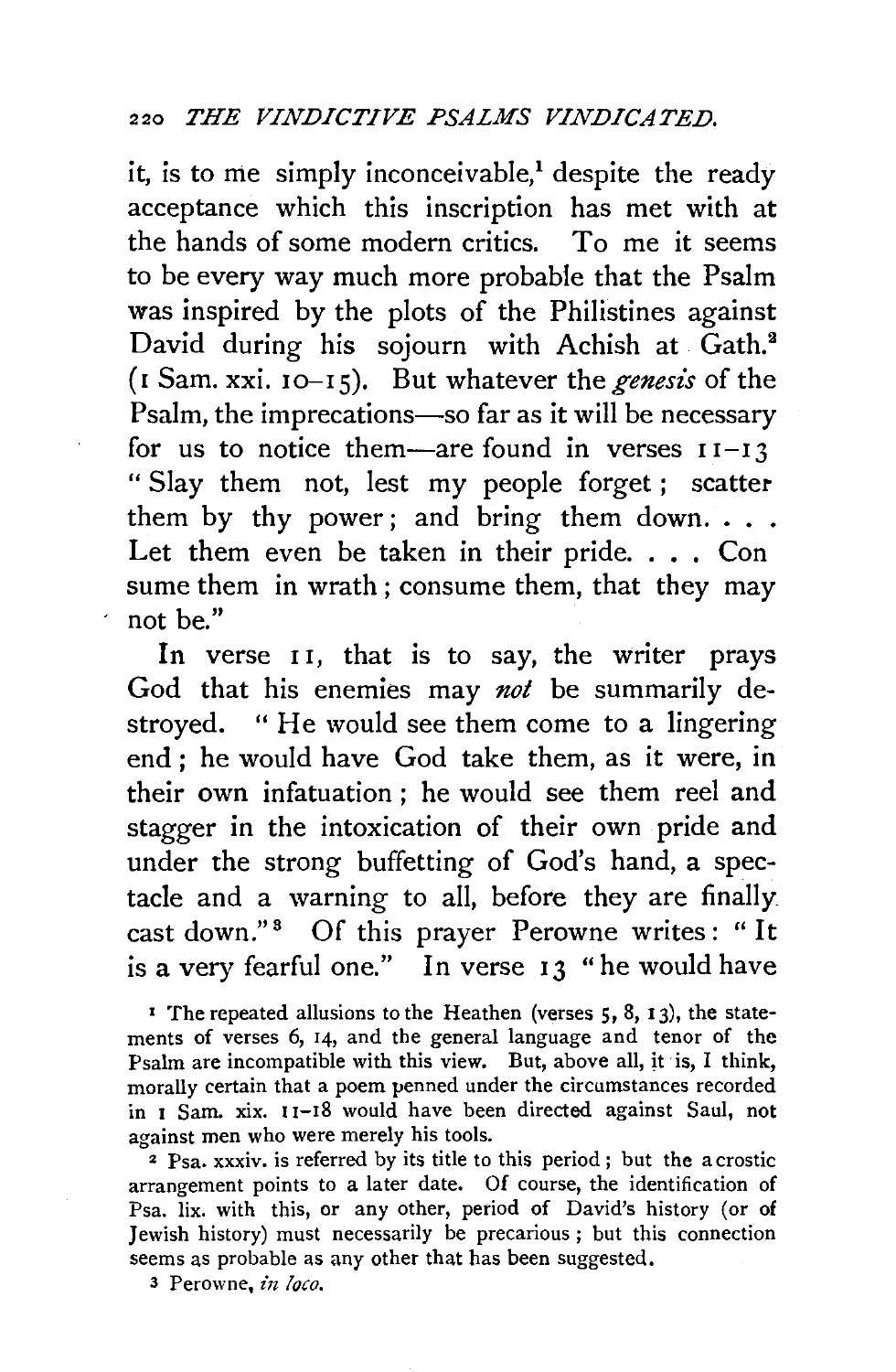his enemies destroyed at last, but only *after* they had been, by a protracted miserable existence, a warning to men."<sup>1</sup>

. Now, what apology can be offered for such imprecations as these ? *We* should scruple to lay such cruel curses<sup> $2$ </sup> even on the carrion of our race. What can justify them in the lips of the Psalmist ? I submit that the following considerations afford a complete vindication of these words :

I. The men against whom this terrible vengeance is denounced were not merely "workers of iniquity" and "men of blood" (verse 2, *Heb.);* not merely perfidious (verse 5, *Heb.),* blasphemous, impious (verses 7, 8), but they were also plotting against the life of the writer (verse 3), they were conspiring to murder an innocent man (verses 3, 4). It is evident, therefore, that his curses were not wholly causeless.

2. The prayer of verse 12, "Let them be taken in their pride," is, practically, a prayer that their sin may bring its own punishment ; that the pride which " goeth before destruction" (Prov. xvi. 18) may procure their faH. And, therefore, it is according to the will and purpose of God, who "taketh" (same word in all three passages) the wise in their own craftiness (Job v. 13), and the wicked in their own iniquities (Prov. v. 22). Nor is the denunciation of verse 12, "consume them," &c., at all disproportionate to their deserts. True, it contemplates their

<sup>&</sup>lt;sup>1</sup> Perowne, *in loco*.

<sup>&#</sup>x27; It is perhaps worth remarking, as shewing what has been the popular idea of these "cursing Psalms," that the Welsh of the present century have recited them to put a ban upon their enemies. (See "Contemporary Review," vol. xxvii. p. 403.)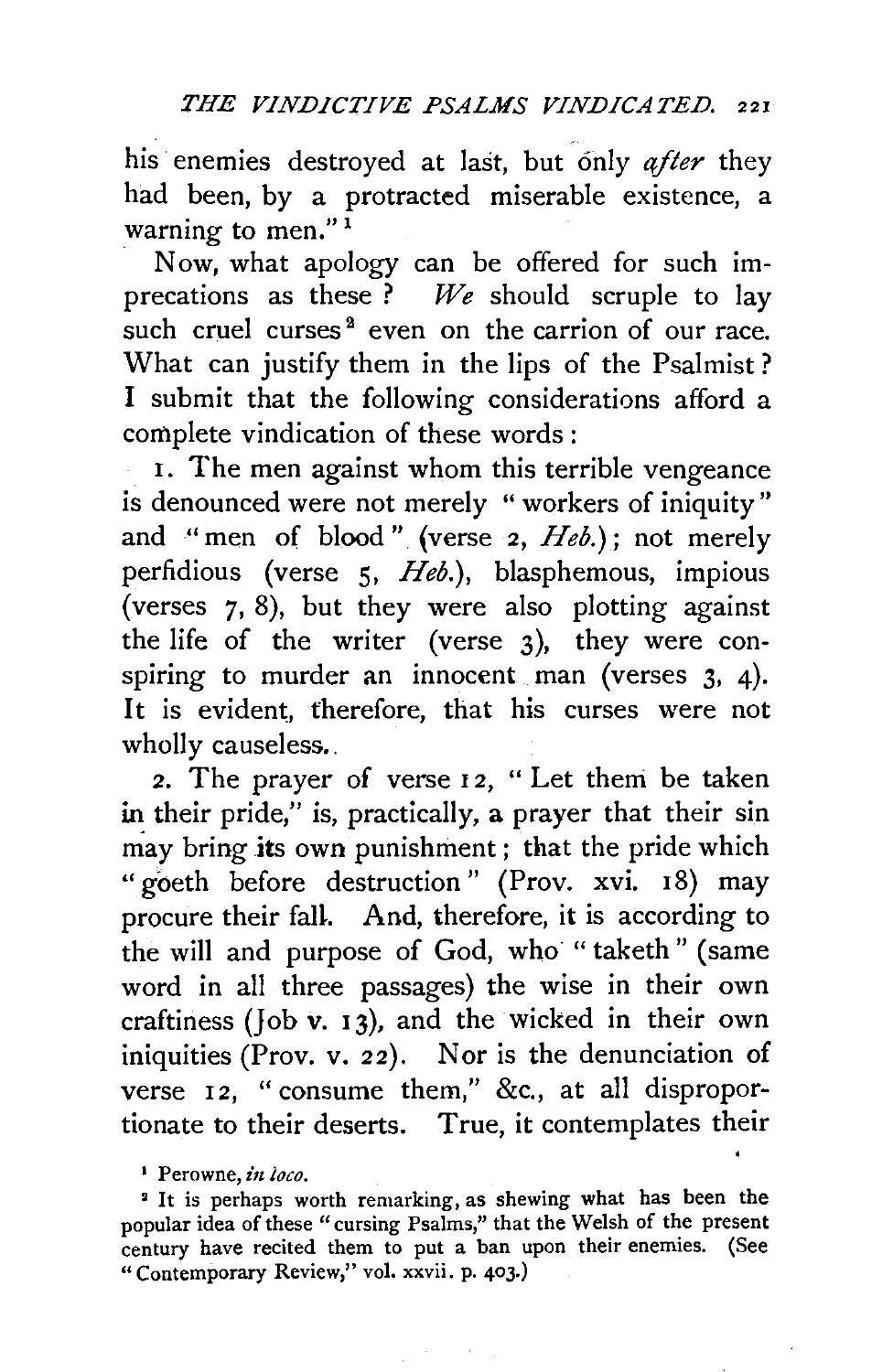*destruction,* but that is precisely what they had planned for the Psalmist. This prayer, therefore, is just, because it is *retaliatory.* Besides, as we have already seen,<sup>1</sup> the writer had been taught, and that repeatedly, that "destruction was the doom denounced by God against the enemies and oppressors. of his people." What wonder, then, if he prays for it here  $?$ 

3· The suffering and disgrace which he desires for them before their final destruction, he desires, by his own shewing, not for the sake of the suffering and disgrace, but for the sake of others, for the general good. He believed that the exemplary punishment of these persecuting Heathen was necessary for the instruction and warning of the chosen people. If they were destroyed forthwith, the lesson of their fate would soon be forgotten. If, on the other hand, they were kept alive, a spectacle to the world and a public token of the just judgment of God, then "all Israel " would " hear and fear and do no more any such wickedness." lt was such thoughts as these which prompted the prayer, "Slay them not," &c., a prayer for a punishment which, if more than the *crime,* was not more than the *occasion*  demanded.<sup>2</sup>

4· The spirit in which the Psalmist prayed, and the object he had in view, are described in verse 13. It was not the desire for vengeance that inspired him; it was not the gratification of a fierce hatred that he set before him : it was, as in the preceding Psalm, that God might be vindicated and society purged and evil-doing repressed-" that men" might "know

<sup>1</sup> THE EXPOSITOR, vol. iii. pp. 194, 195. <sup>2</sup> Ibid. vol. iv. p. 57.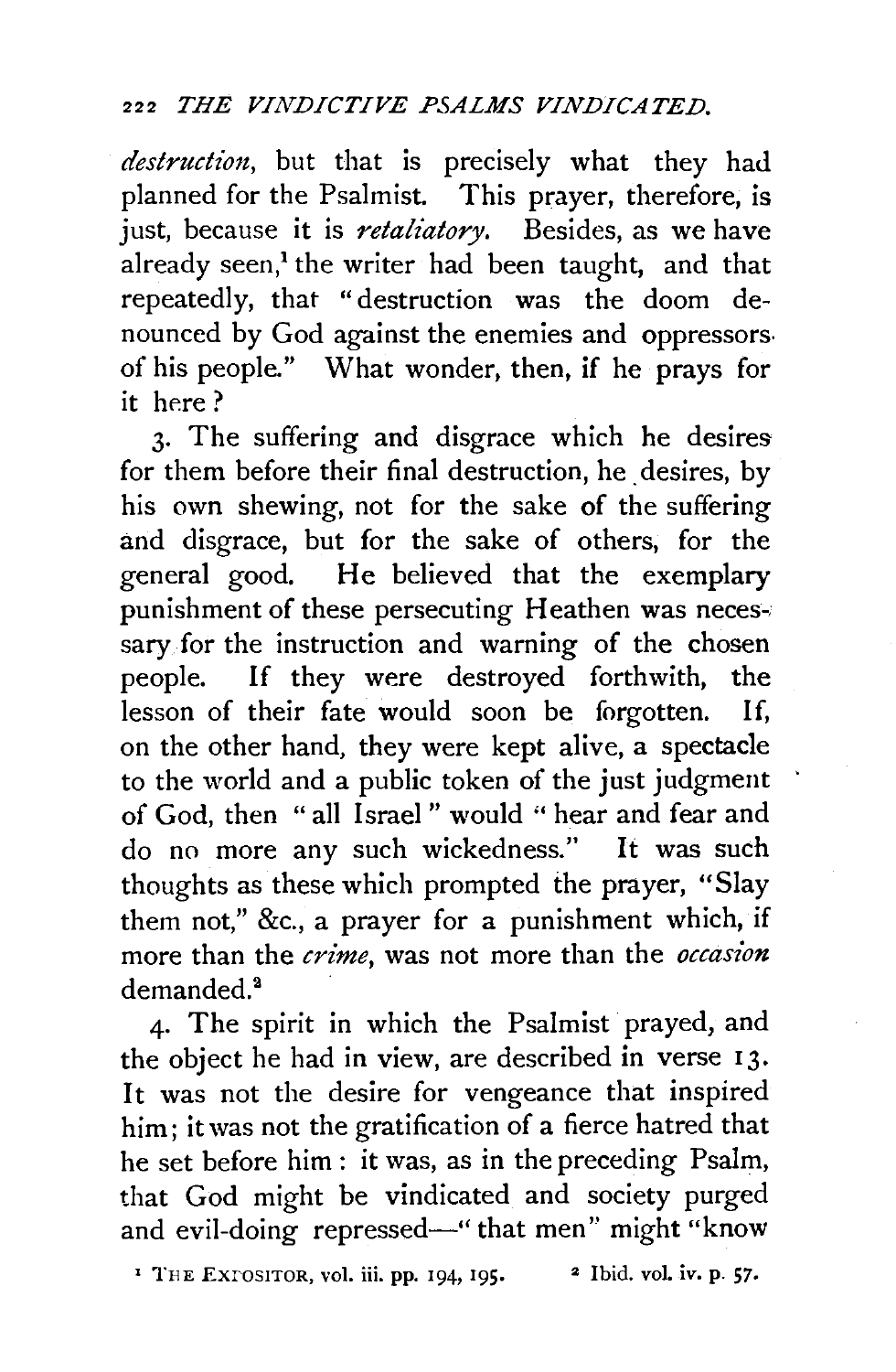that God ruleth in Jacob and unto the ends of the earth." (Cf. also verses  $16$ ,  $17$ .)<sup>1</sup>

. We see, then, that the imprecations of this Psalm, interpreted on the principles we have laid down, are cleared of all suspicion of malevolence. There is one sentence, however, which still remains to be noticed. It is the second clause of verse  $I_0$ : "God shall let me see my desire upon mine enemies," $$ words which have a thoroughly vindictive ring, and upon which something must be said. All the more so, as a similar expression is found in four other places in the Psalter (Pss. liv.  $7$ ; xcii.  $11$ ; cxii.  $8$ ; and cxviii. 7), and it is one, therefore, which is forced upon the notice of the reader.

Now the vindictiveness obviously lies in the words "my desire." Of course, "the desire" of the Psalmist may have been, and in view of what has been advanced, it would be but reasonable to suppose it was, a righteous desire for the glory of God, and not in the least a malevolent longing to witness the sufferings of his enemies ; but still, I apprehend, the idea which the words convey to most minds is that of the long-cherished and gluttonous desire for

<sup>1</sup> It may be well to remark here that the imprecations found in the Authorized Version of verses 14, 15, "And at evening *let them*  return," &c., may, and perhaps should, be interpreted as comminations, " They shall return," &c. Some writers, indeed (Delitzsch, Cook, Kay, &c.), see in verse 14 simply a repetition of the *statement*  of verse 6 ; but I agree with Perowne (following Calvin, Hammond, &c.), that, "a different turn is given to the expression. There the conduct of his enemies is described; here their punishment." But, however the words are interpreted, one thing is clear, viz., that the punishment denounced or predicted, if any is denounced or predicted, is a just and equitable one, for it is based on the law of equivalents. As they had meted to him (verse 6) it should be measured to them again.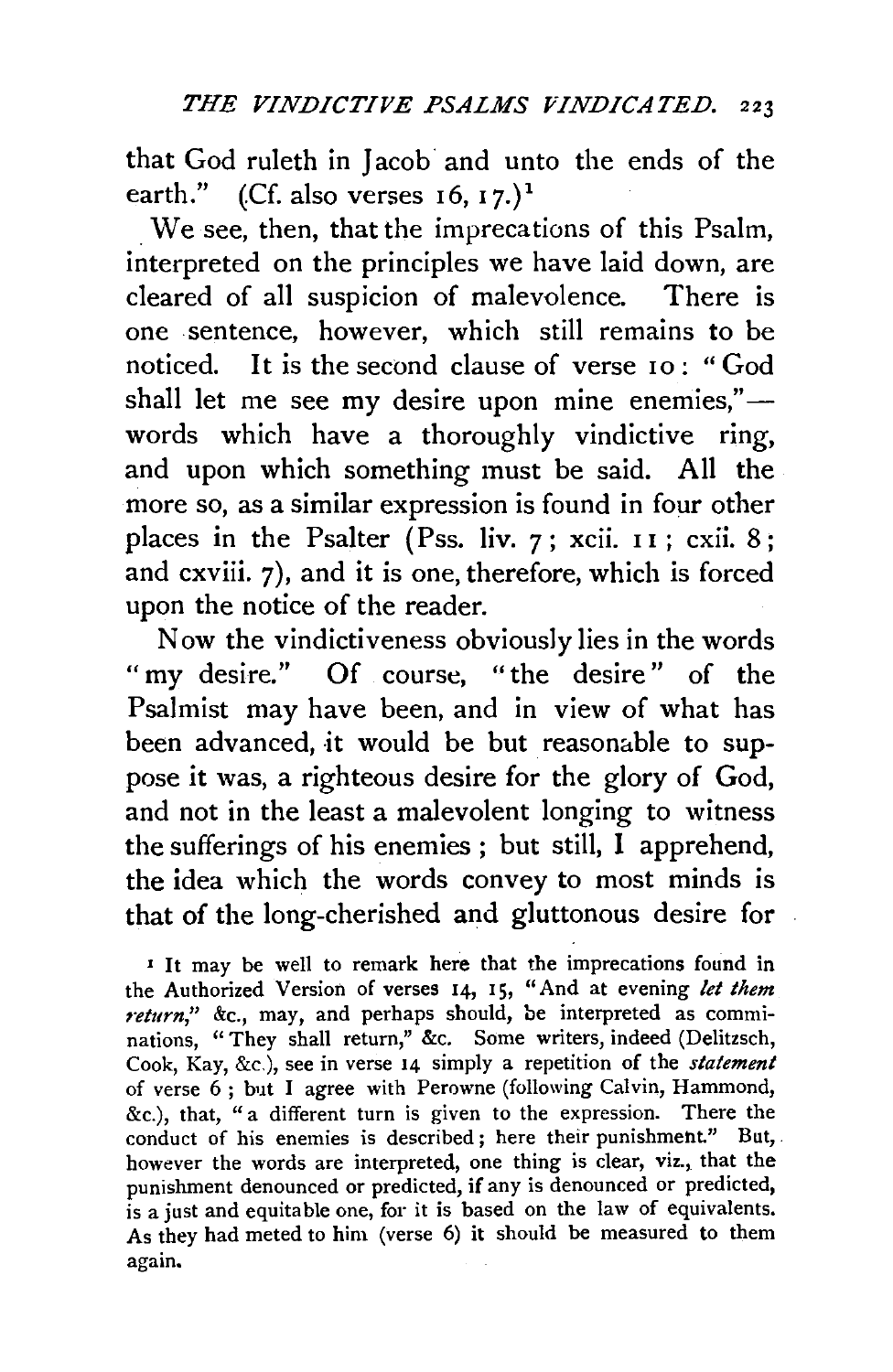revenge. It is, therefore, proper to observe, what will hardly have escaped the notice of the reader, that these two words are not found in the Hebrew text. All that the Original conveys is this, " God shall make me *look upon* mine enemies," and in Psa. liv. 7, "Mine eye hath *looked upon* mine enemies." And the LXX. contains no more than the Hebrew. Moreover the two words (ראה ב) on which the interpretation turns, are found in a great number of passages, where the Authorized Version simply renders them by "look," "see," or some such word. Such are Pss. xxii. 17 (*Heb.* 18), "They *stare upon* me ; " xxvii. I 3, *"to see* the goodness of the Lord," &c.; xxxvii. 34; cvi. 3; Job iii. 9; xx. 17; Obad 12. And a glance at the Hebrew Lexicon (e.g. Gesenius,  $sub. voc.$   $\rightarrow$  will shew that all that the expression strictly and necessarily means is to "look at,"—the idea of looking at  $(i)$  with complacency and triumph, or  $(2)$  with sorrow, or  $(3)$  with scorn, being sometimes read between the lines, but at the same time being always subsidiary, and therefore not to be forced into the text. The holy Psalmists would probably look down on their prostrate foes "calmly and leisurely, as a conqueror might on the field of battle."<sup>1</sup> They would see them smitten by the hand of God with some such chastened feelings as "Israel saw the Egyptians dead upon the sea shore" (Exod. xiv. 30)—feelings of thankfulness that Jehovah had granted them deliverance and "plentifully rewarded the proud-doer." And who shall blame them for this ? Who shall blame them if they looked on their enemies even with triumph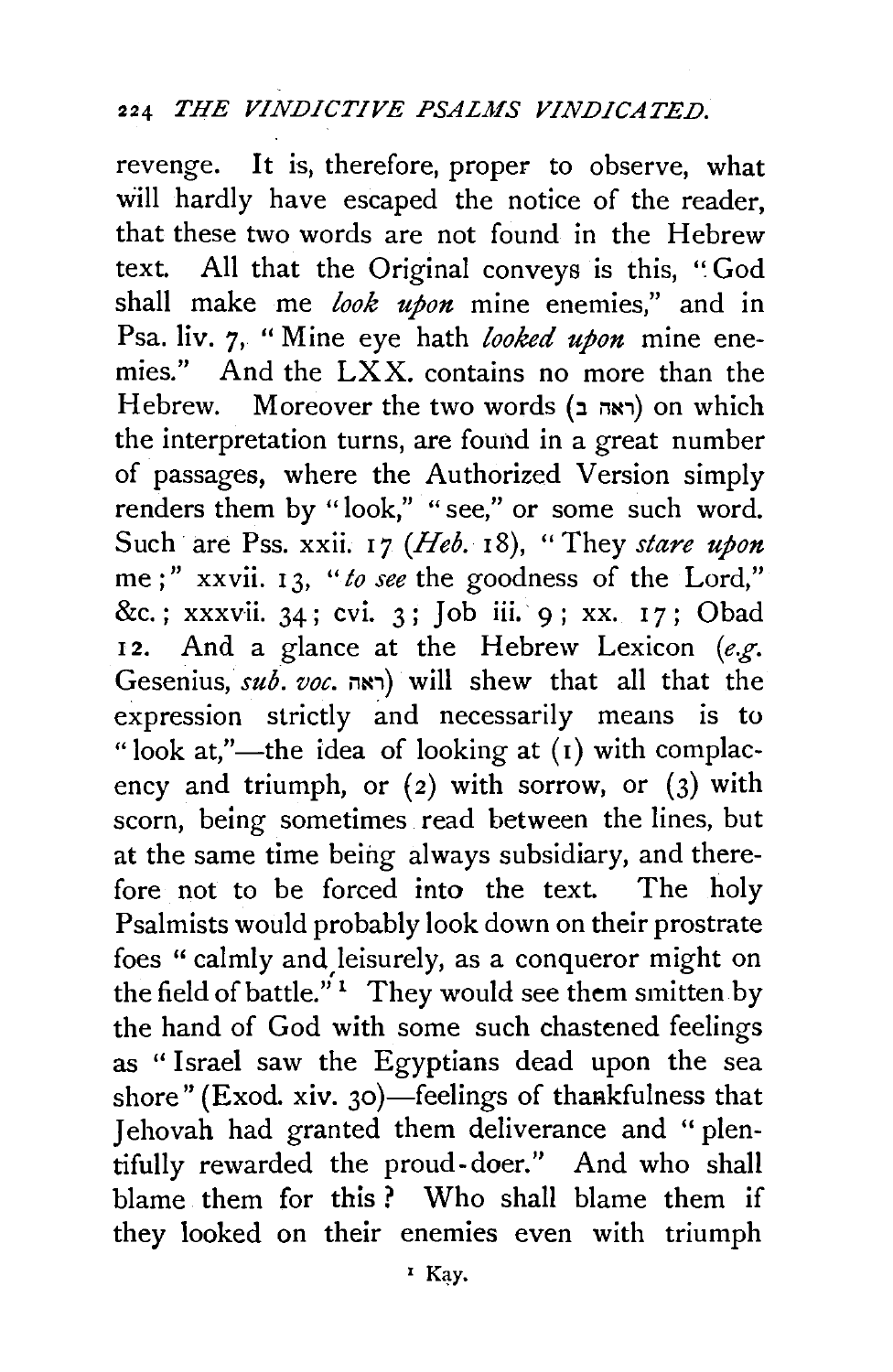and exultation? For they would see in their destruction, in their blood, not merely so much humiliation and human suffering and death ; they would see in it "that great work which the Lord did" (Exod. xiv. 31), and which, therefore, must be just and right, and every way a matter for rejoicing.

### PSALM LXIX.

Whether this Psalm was written, as Hitzig and others maintain, and as seems not at all unlikely, by Jeremiah when lying in the cistern of Malchiah the son of Hammelech<sup>1</sup> (Jer. xxxviii.  $6$ ; cf. Lamen. iii. 53-55), it was certainly composed by some one who at the time had grim death staring him in the face. The man who wrote these words, whoever he may have been, either was or was like one struggling for life in the waters, and expecting every moment to be engulphed in the rising flood (verses  $I$ ,  $2$ ,  $I$  $4$ ,  $I$  $5$ ). He was one, too, who had long suffered bitter persecution and wrong. Long had his name been a byword (verse 11); long had it figured in coarse jest and ribald song (verse 12). Friendship and sympathy had he none (verse 20). His nearest and dearest, his own mother's sons even,

• It is no argument against Jeremiah's authorship of the Psalm that verses 22, 23, are ascribed by St. Paul (Rom. xi. 9, 10) to David, "David" with the New Testament writers being simply a *nomen generalissimum* for the Book of Psalms. Nor is it of any moment that "we are expressly told that there was no water in" the cistern of Malchiah (Canon Cook), for the words of verses 2, 14, 15, may have been used figuratively by Jeremiah, as well as by any other writer. It is clear, indeed, from their use elsewhere (Psa. cxxiv. 4, 5; Isa. xliii. 2, &c.) that the expressions are common figures for a deadly peril. But his imprisonment in the cistern (which was designed for water) may very well have suggested these figures to his mind.

 $\overline{V}$   $\overline{V}$  10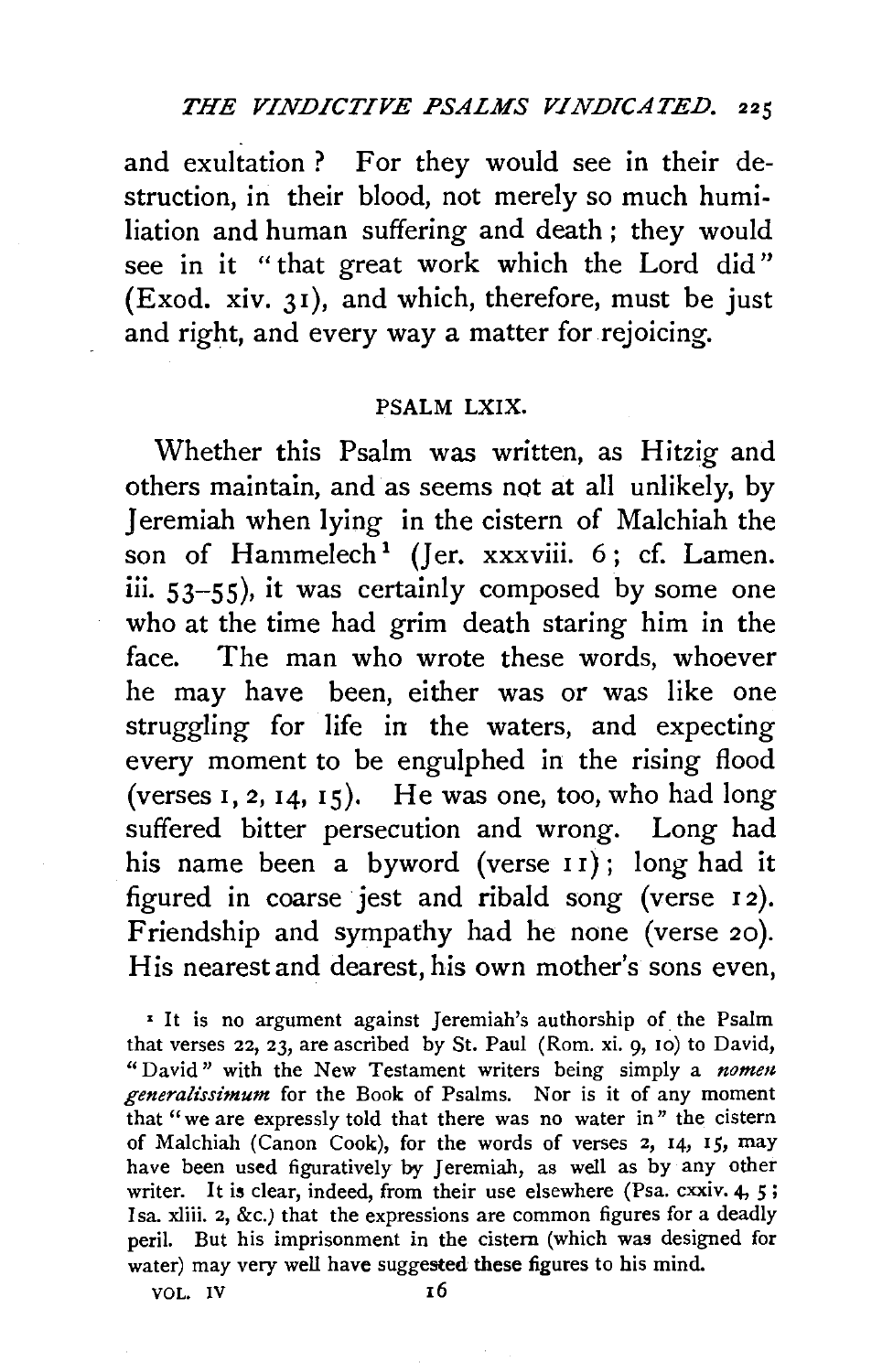were estranged and hostile (verse 8). And now, at last, his confusion and wretchedness have reached their culmination ; now the implacable hate of his enemies, who are numberless (verse 4), seems about to triumph. The grave they have digged for him threatens to close upon him (verse  $15$ ). And yethe is guiltless, guiltless at any rate of the charges brought against him (verse 4). More than that, the agonies he has endured and the sharper agonies still in store for him have been incurred, one and all, in the holy cause of religion. He is a *martyr* in the primary sense of the word. Because of his stedfast witness for God and the truth (verse 9) is he now in the jaws of death. But he will not perish without an earnest prayer for deliverance. Out of the horrible pit and the miry clay rises his *De profundis* to Heaven. Powerless in the grip of his foes, he appeals to the Avenger of men, to Him who "helpeth them to right that suffer wrong." With strong crying and tears he pleads for dear life. Is he to be abandoned to his fate ? Is the Judge of all the earth to look on, silent and unpitying, whilst his loyal servant is done to death ? Are the righteous too to be perplexed and put to shame by the unavenged shedding of innocent blood ? (Verse 6.) Surely, God will deliver him ; yes, and will recompense his would-be murderers. For he now prays for recompense. The so- called imprecations of verses 22-28 (by which we now find ourselves confronted) are nothing else, as I shall hope to prove presently, than prayers for a just and equitable retribution, prayers such as on a most memorable occasion ( $2$  Chron. vi.  $23$ ) had been commended to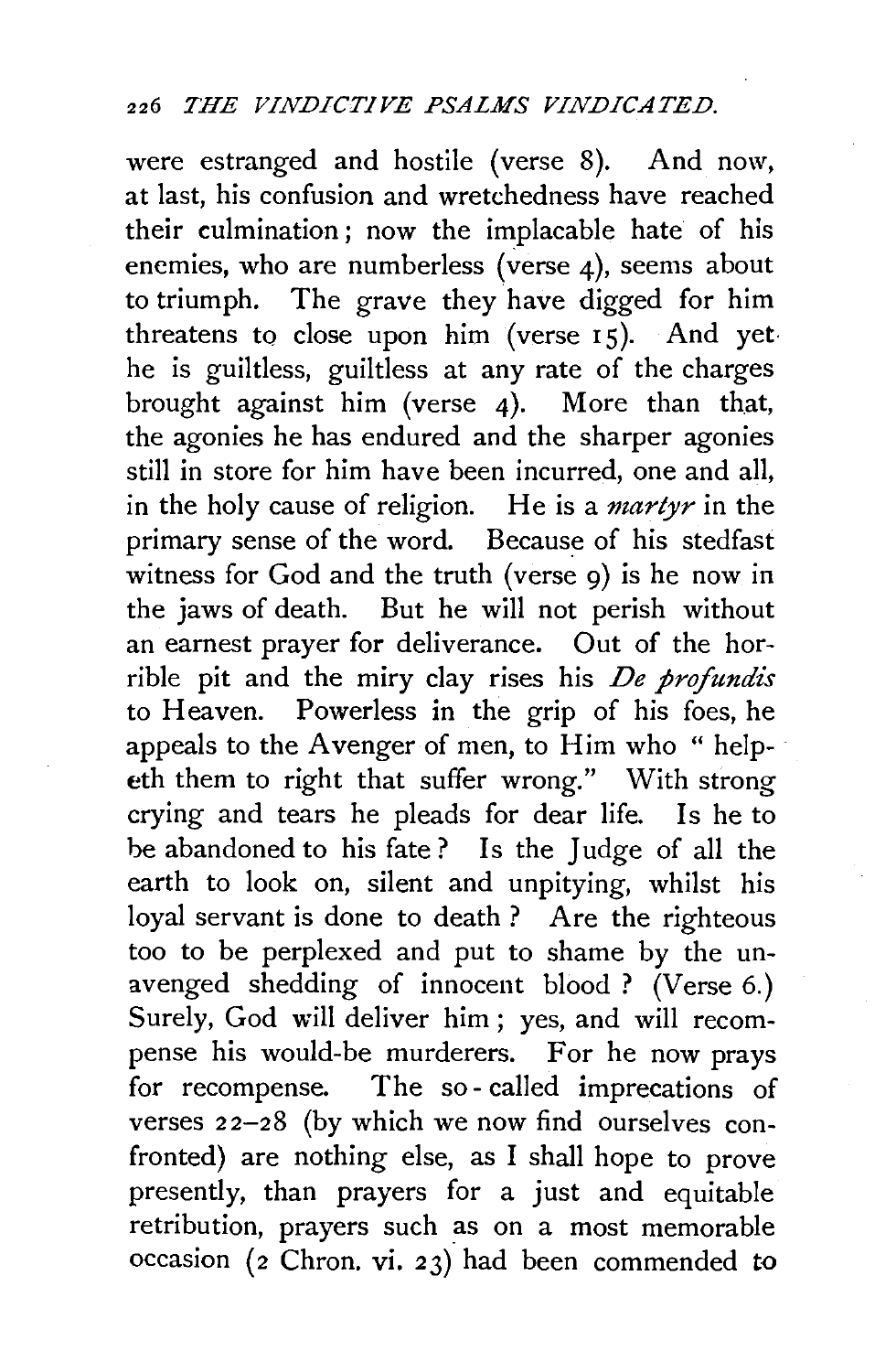the pious Hebrew. He prays, in the first place (verse 22), that "their table may become a snare," but it is because they had made *his* table a snare; because, with ingenious cruelty, they had stealthily introduced gall (or possibly poison) into his food.<sup>1</sup> As they have done to him so he would have it done unto them. He prays again that their table may be a trap to them *in their security*;<sup>2</sup> that when they feasted themselves without fear (cf. verse 12, the " drunkards" 8 ) then vengeance may overtake them at their board; but here again he only asks for *re-tribution*, *i.e.* for a paying back in their own com. When *he* was secure and unsuspecting they

• It makes little difference to the argument if we read, with the Authorized Version, "They gave me gall for my meat;" but I am almost inclined to think that the Original points not only to cruelty and mockery, but to attempted murder--murder by the favourite Eastern device of secret poisoning. The words *may* be rendered "they put poison into my food" (as Ewald, "Man gab in meine Speise Gift," though he interprets the expression figuratively), and I prefer this rendering for the following reasons: (1) The ordinary significance of :I tzi) is "to put into." (See, *e.g.* Gen. i. 17; ix. 13, &c.) (2) This is the rendering of the LXX. ( $\kappa a i$  *low.av iq ro*  $\beta \rho \tilde{\omega} \mu a \mu o v$ *,*  $x.r.\lambda$ .), and of the Versions generally. (3)  $\forall x \in \mathbb{R}$ , literally "head," here translated "gall," is a word of doubtful meaning, but Gesenius, followed by the highest authorities, suggests that it designates the "poppy" (we speak of "poppy *heads"),* a poisonous plant. Be that as it may, it is indisputable that the word elsewhere (Deut. xxxii. 33; Job xx. 14 ; cf. verse 16) indicates something poisonous. (4) This rendering lends a fresh significance to the imprecation of verse 22, "Let their table become a snare," &c. They had concealed a snare *for his life* in his food.

<sup>2</sup> I am unable to decide whether לשלומים should be rendered, as by most modern writers, "to them in peace"-i.e. when they are in peace and unsuspecting-or, as by the LXX. ( $\epsilon i \varsigma \dot{a} \nu \tau a \pi \dot{\delta} \delta o \sigma \nu$ ) and "all the older Versions" (Perowne), "for retributions." If the latter, then the prayer is *expressly* a prayer for a punishment correspondent with the crime ; if the former, it amounts to no more than this.

3 Ewald remarks that the Psalmist's oppressors were probably men given to rioting and feasting.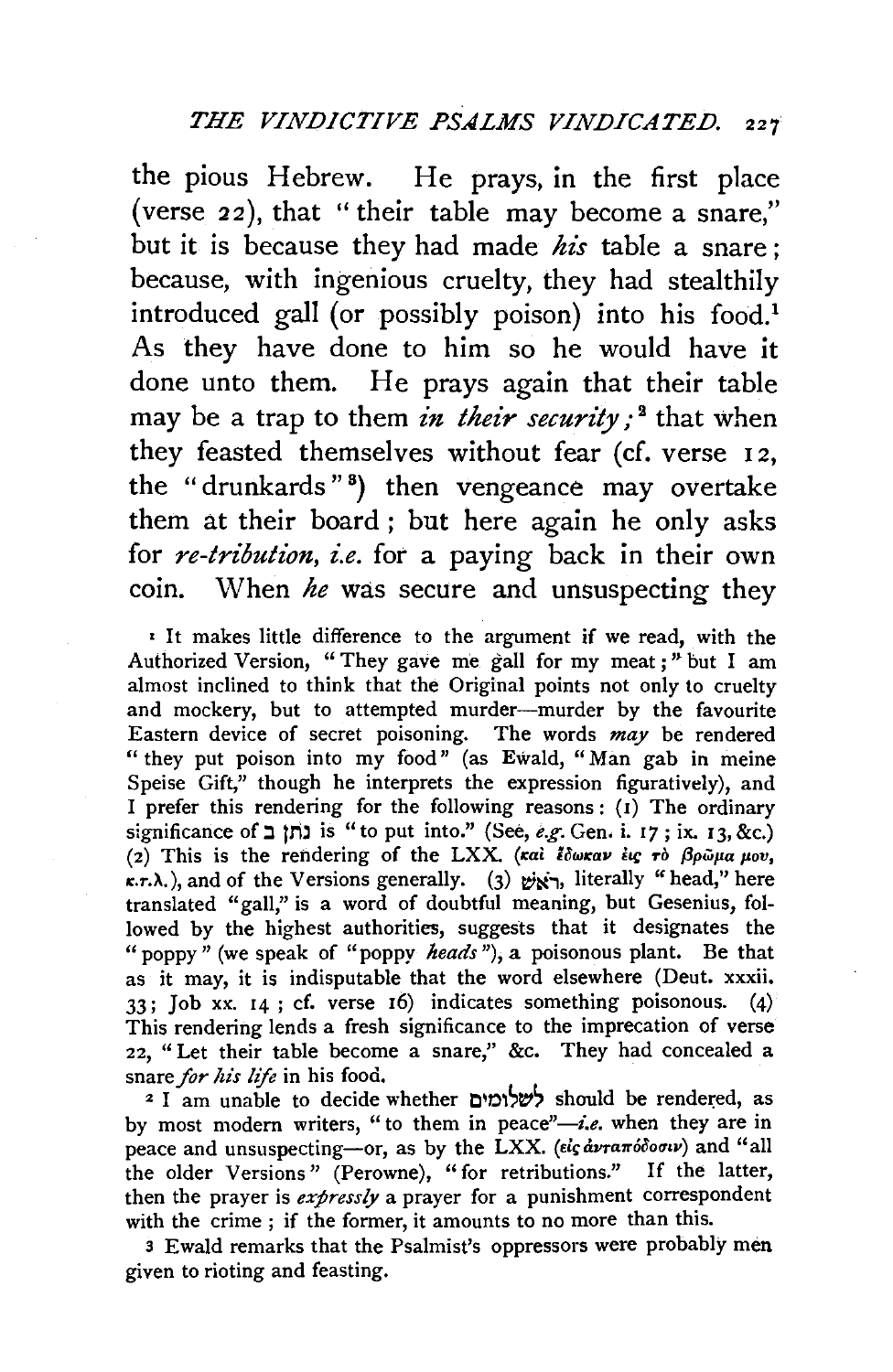had mingled his food with gall. The prayer of verse  $23$ , "Let their eyes be darkened, . . . and make their loins to tremble," may possibly be another petition for retribution  $;$ -" retribution for their malignant joy in gazing upon the sorrows of the righteous;"<sup>1</sup> but it seems preferable to see in it an earnest cry that they may be checked in their wickedness ; that the understandings which have conceived such foul designs may be darkened, and that the limbs which have executed them may be paralysed. (Cf. Isa. vi. 10 and Nahum ii. io.) Verse  $24$  needs no remark. If the righteous God is furious with the wicked (Psa. vii.  $11$ ), why should not the Psalmist pray that his anger (same word) may be openly displayed ? Why should not he pray, again, as he does in verse 25, that the Divine anger may result in their complete destruction, and that their desolate habitations alone may remain as a memorial of their folly, and of the just judgments of God. To pray thus was, as we have already.seen, a simple religious duty. We may now turn, therefore, to the imprecations of verses 27, 28.

Now, it has been already stated, $^2$  that there is some reason to think that these words, like the curses of Psa cix., are a citation. I do not propose, however, to adduce any evidence in support of this view, for I cannot persuade myself that it is conclusive. It will be necessary for me, therefore, to assume that the words are the Psalmist's, and as such I shall hope to vindicate them.

As to the first hemistich. The meaning which these words, "Add iniquity unto their iniquity,"

<sup>3</sup> Canon Cook. <sup>2</sup> THE EXPOSITOR, vol. iii. p. 28.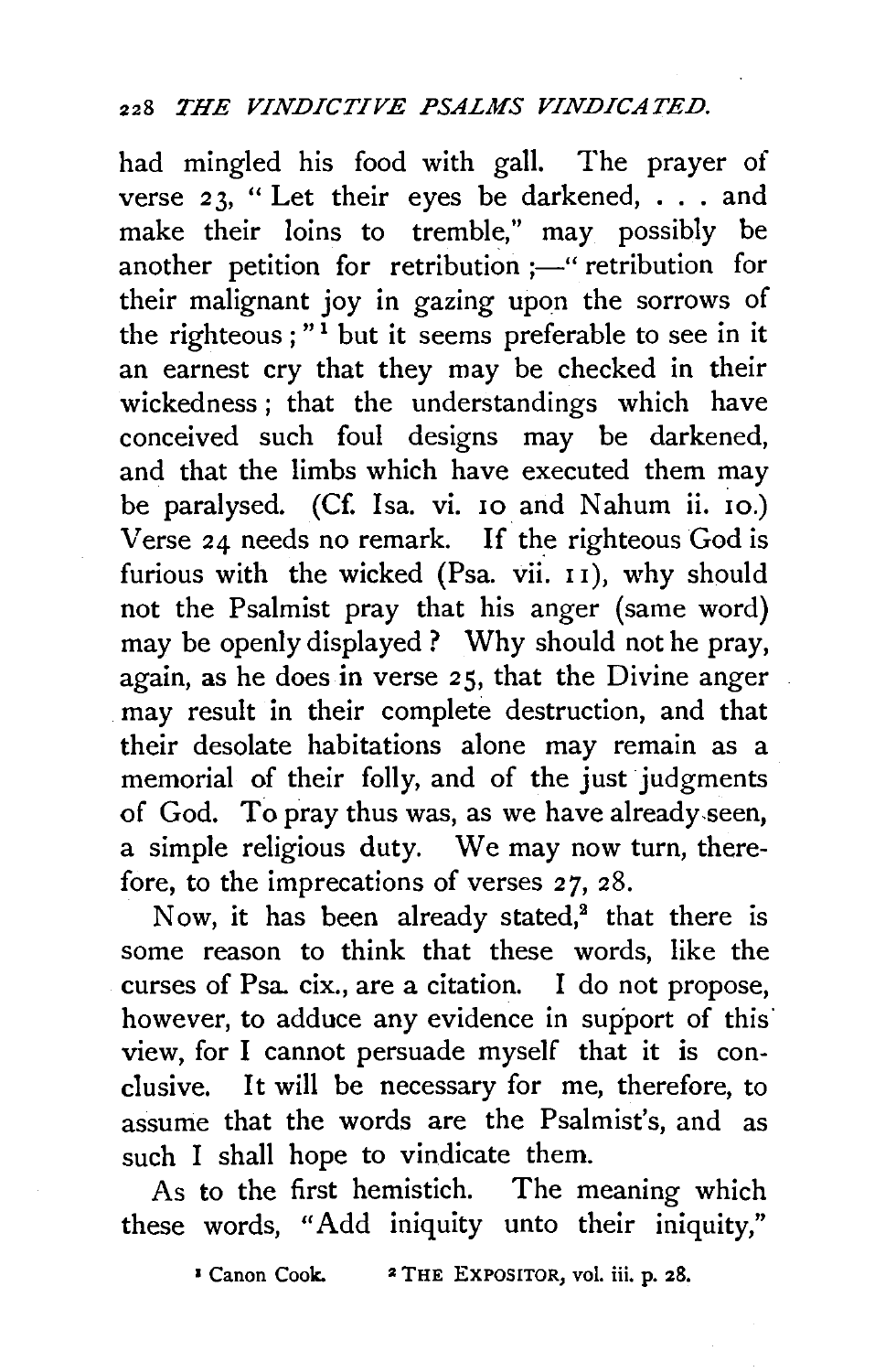convey to most minds is, I apprehend, this, "To the iniquities which they have actually committed, let others of which they are guiltless be added, and for all these let them be held responsible." But if this were their true import we might well despair of their vindication, for of course *that* would be a prayer for the just Judge to perpetrate a rank injustice. It is hardly likely, however, that the Psalmists, whose constant cry is that God will defend the right, can have craved this wrong at his hands.

By some (Cook, &c.) it is suggested that the writer refers to the record of sins in God's book, and prays Him to add to those already committed those which they will commit hereafter. But I do not see that, even if we could adopt this exegesis, we should be much better off, for the prayer would still betray an unseemly, uncharitable eagerness for punishment. Still less can I accept the kindred explanation offered both by ancient and modern writers (Augustine Piscator, Hammond, Phillips), "Permit them to add iniquity unto their iniquity," $\frac{1}{1}$  for this meaning has be *forced* into the words, and then it is found to to be a prayer for the perpetuation and increase of evil- of that which is abominable, and of all things most hateful to the Majesty of Heaven.

But, let us now remark,  $(i)$  the idea of addition is not in the Original. . The word translated " add" (תִּנָה) is, literally, "give," *i.e.* "put," "set" (as in verse 21). (2) The word rendered "iniquity"  $(\upmu)$  means (see Gesenius, " Thesaurus," p. 1000), not only "sin" (ap.apTLa, *pravitas),* but " guilt " *(culpa peccando contracta).* (3) It is not necessary to render it alike in

<sup>1</sup> "Adde, non vulnerando, sed non sanando."-Aug.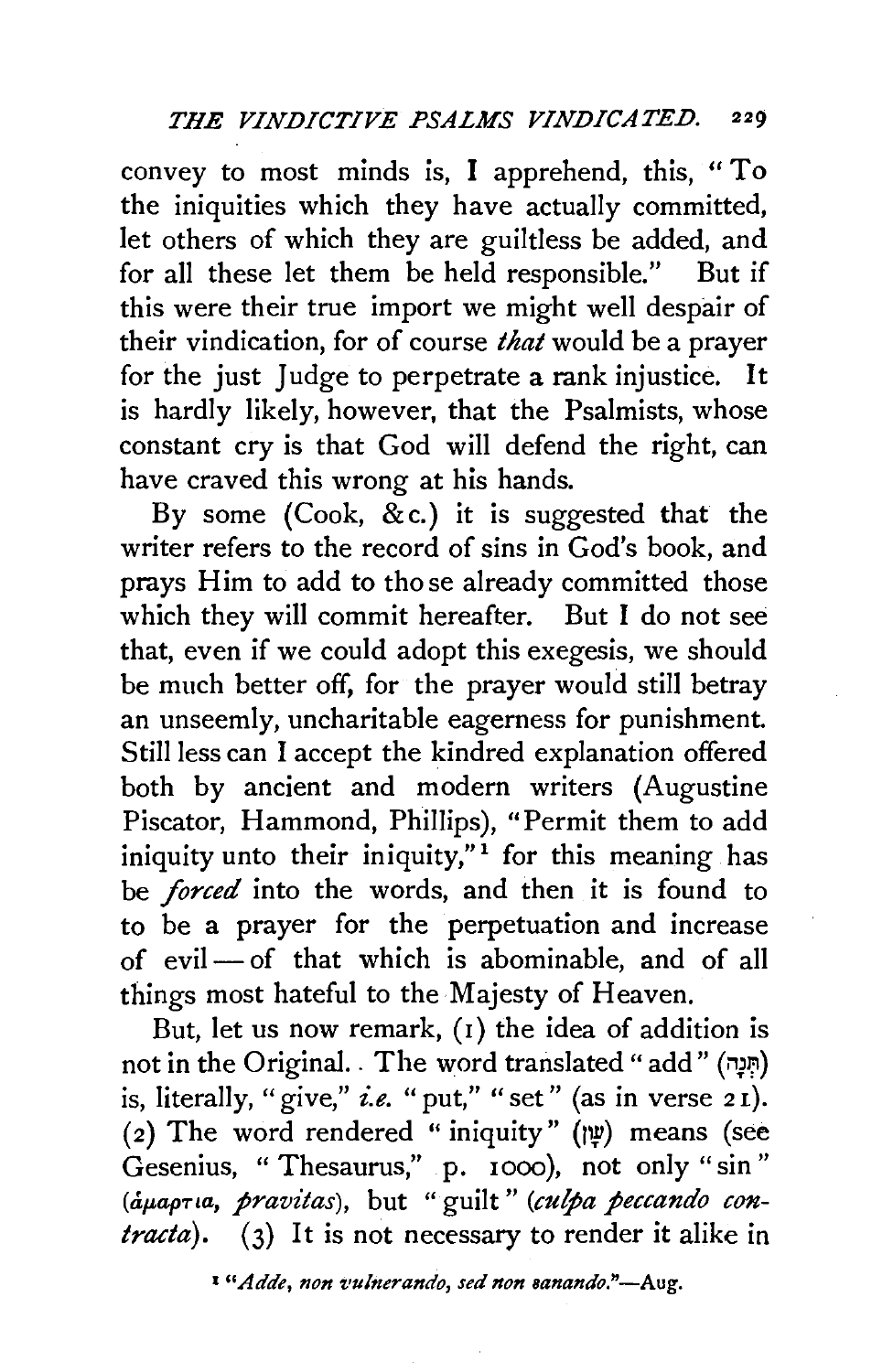both instances. The fondness of the sacred writers for *paronomasia* is well known. We are quite justified therefore in translating the clause, as Kay does very happily, "0 set the stamp of guilt upon their guilt." 1 And so, we find the Psalmist's prayer is, (very much as the margin interprets it) a prayer that the impieties and atrocities which have so long flourished unreproved, to the great distress of the faithful, may now be publicly reprobated by God, and receive the punishment they deserve.

And very similar is the meaning of the next clause: "Let them not come into thy righteousness." To the writer, whose view was limited to this life present, it seemed that their sins were such as the Lord ought not to pardon, and could not pardon (cf. <sup>2</sup> Kings xxiv. 4), without danger to morality and piety. To receive such men into favour, to account them as "righteous," would be to weaken the sanctions of religion and encourage men in crime. Morality needed their punishment. Justice cried aloud for their destruction. And, accordingly, the Psalmist concludes by praying for their destruction: "Let them be blotted out from the book of life, and with righteous men let them not be written" (verse 28). I observe with surprise that Professor Perowne describes this as "the most terrible imprecation of all." No doubt it is, if it means, as he maintains, "exclusion . . . from all hope of salvation." But *£s* this its meaning? Was it the meaning of Moses when he prayed (Exod. xxxii. 32 ), " Blot me, I pray thee, out of thy

<sup>&</sup>lt;sup>1</sup> Similarly Ewald : " Gib Schuld nach ihrer Schuld," though he understands the words differently. "Gib Schuld, Strafe, nach ihrer Schuld, so viel ihre Schuld verdient, Wort-und Gedankenspiel" is his note.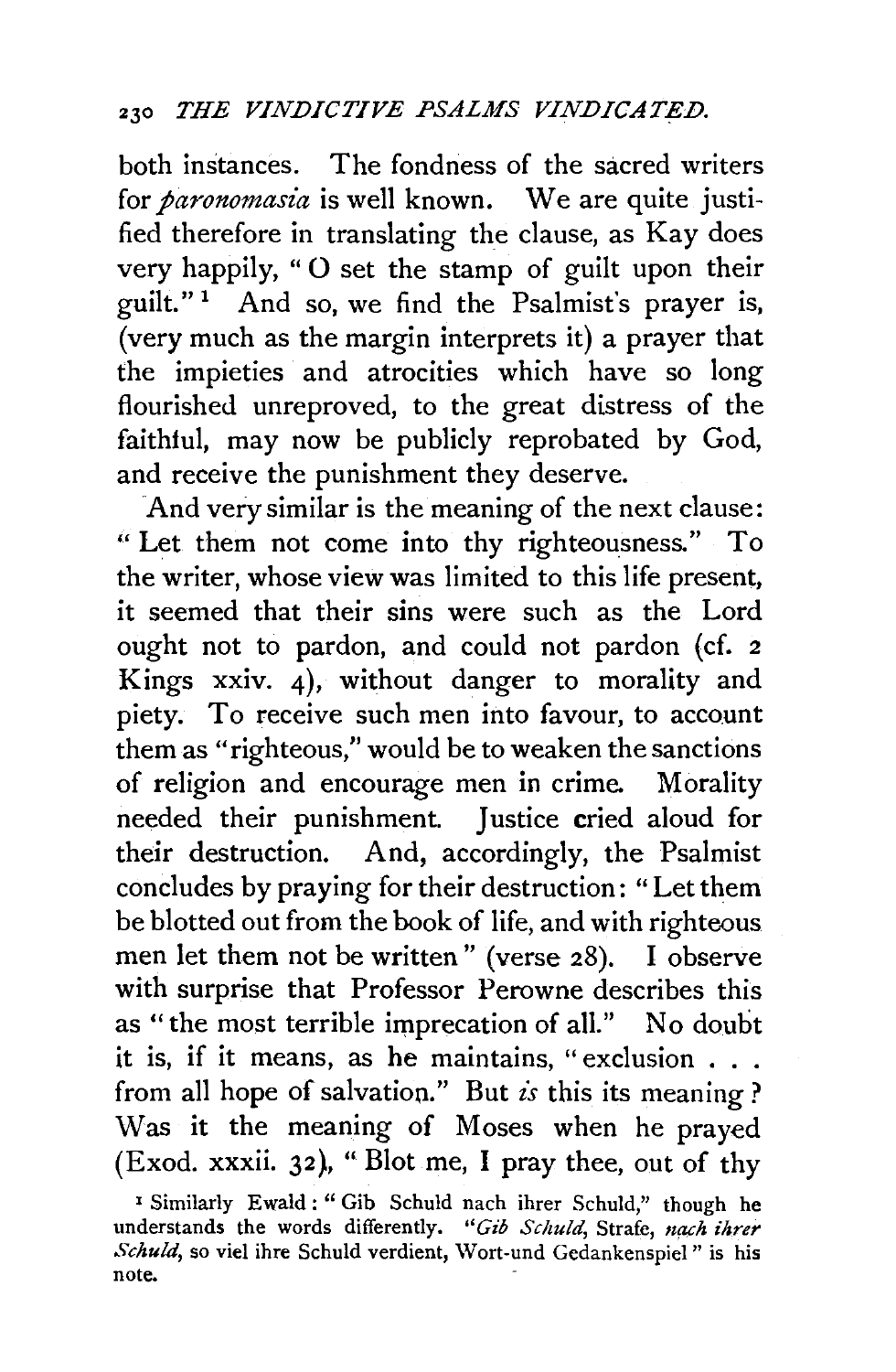book." It is not denied that this is the import of similar phrases in the New Testament (Phil. iv. 3; Rev. iii. 5; xiii. 8, &c. ; cf. St. Luke x. 20), but it is impossible that Moses can have meant this. It is not in human nature thus to forswear eternal felicity. And what he did mean, and what the Psalmist meant, is not difficult to discover. The figure is borrowed, as Perowne allows, " from the civil lists, or register, in which the names of citizens were en~ rolled." But these lists were lists of living men ; when a name was blotted out, it was the name of one actually or civilly dead. And the list referred to in the Psalm is distinctly stated to be not a register of the saved (a subject about which the writer probably knew but little), but a "book of the *living,"*  of those "who not only live, but are deemed worthy to live." (Cook.) The prayer, consequently, is a prayer for their destruction, for the curtailment of their earthly life.

Nor does it seem to me to make against this view that, in the second hemistich, the Psalmist adds : "And not be written with the righteous." For he may here, and probably he does ,refer to a different register,—the book of the righteous, in which case the imprecation is the exact equivalent of the second clause of verse 27. But even if he identified the register of the righteous with the roll-call of the living, still there is nothing, to indicate that he desired the exclusion of his enemies from eternal life,-from that life indeed which at that time had not been brought to light. (2 Tim. i. 10.)

I find nothing, therefore, in the imprecations of this Psalm to warrant the conclusion that the writer,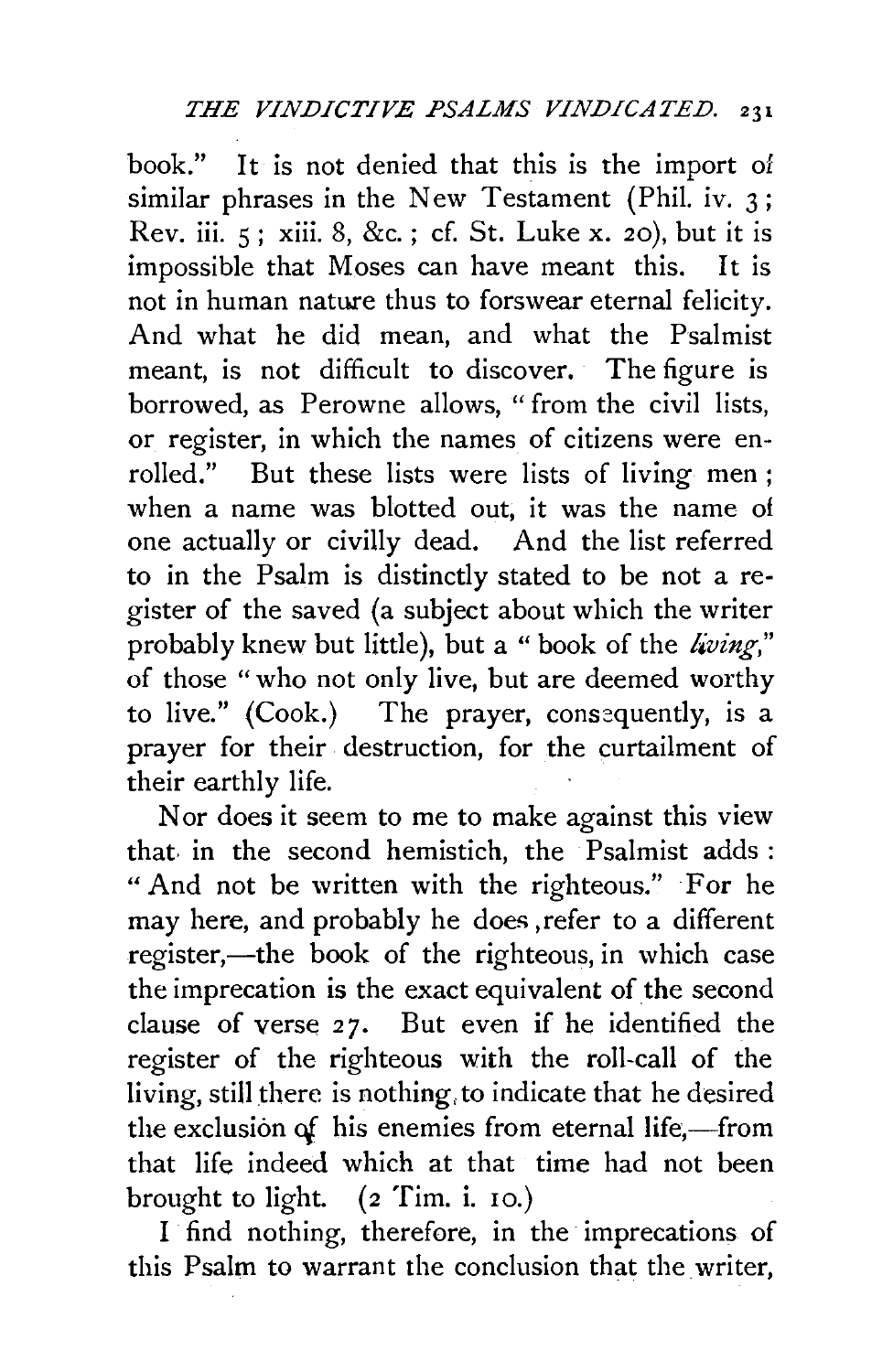# <sup>232</sup> THE VINDICTIVE PSALMS VINDICATED.

in defiance of the religion he professed, has "suffered his mouth to sin by wishing a curse " to his enemies' souls.

## PSALM CXXXVII.

The comminations of this Psalm differ from those which have been already discussed, in this particular, that they are levelled, not against individuals, but against nations,—against Edom and Babylon. For this reason, however, their vindication will be all the less difficult.  $For$ -

I. Nations, as such, *can* only be recompensed in this present life, inasmuch as national existence is limited to this present life. And, therefore, not only were the states and kingdoms of antiquity under the law of temporal retribution, but so also are the kingdoms of Christendom and of our own time. Still is the commonwealth scourged by the despot, the revolution, the reign of terror ; still, as the present generation has witnessed, are a nation's luxury and profligacy the sure precursors of that nation's degradation and defeat.

2. The sins of communities are more public and notorious than those of private individuals, and therefore call the more loudly for open and visible retribution.

3. The principle of strict *retaliation* is, perhaps, more necessary in the case of nations than of persons. And for this reason, that the finger of God cannot, as a rule, be so easily traced in national prosperity or national disaster as in the fortunes of the individual man.

4· Provision is made for the punishment, at least in part, of the sins of the individual by the powers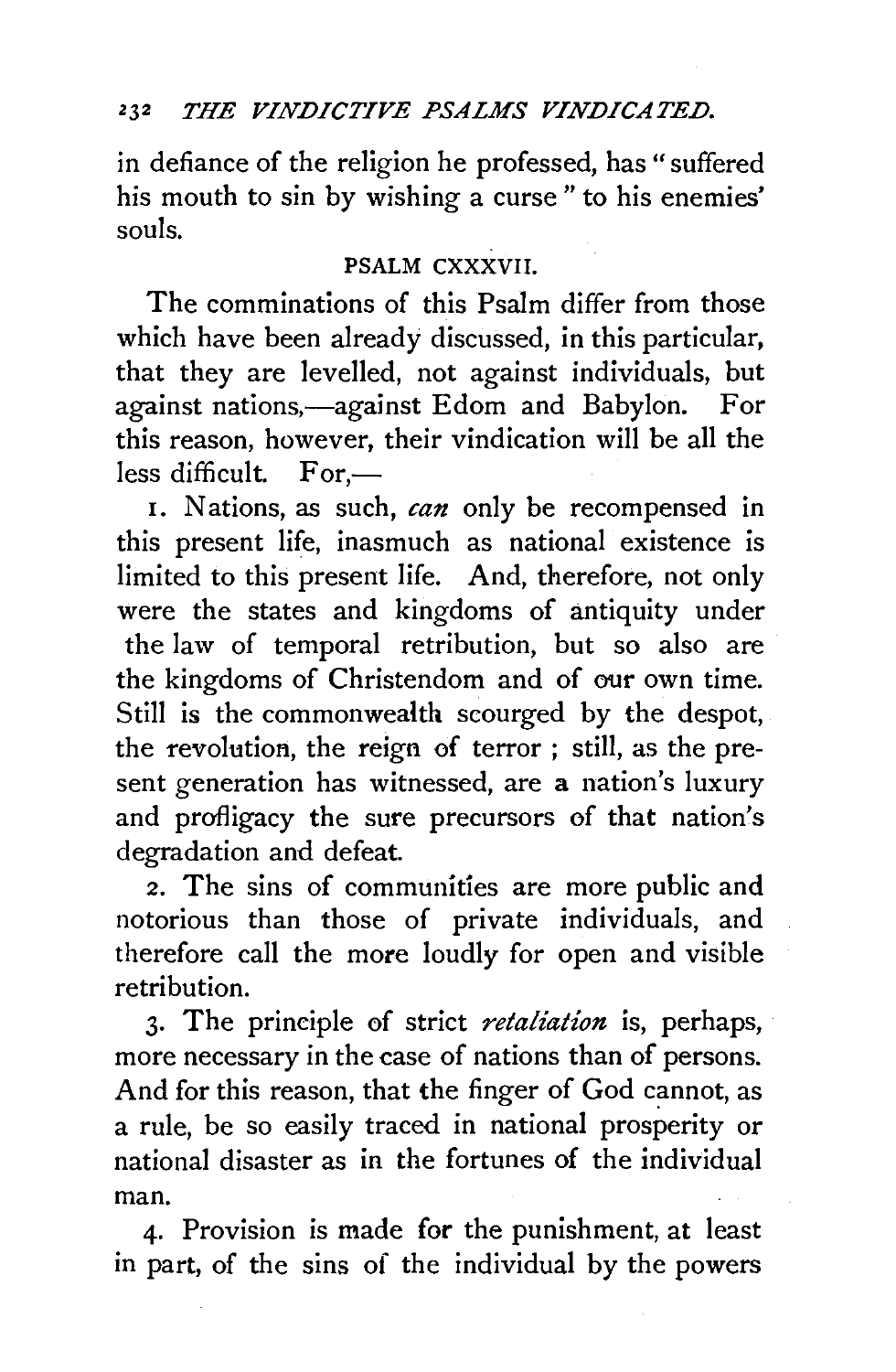that be. But a nation's guilt can only be requited by the God of battles, by the Lord of the locust and the caterpillar and the palmerworm *(]* oel ii. 25). There was all the stronger reason therefore for calling upon Him to "judge among the nations."

And now let us consider what had been respectively the sins of Edom and Babylon. The charge against the former is that they, the kinsmen of Israel, had exulted in the woes of Jerusalem (Obad.  $12, 13$ ), that, in the sack of the city, they had clamoured for its complete destruction (Psa.  $c$ xxxvii. 7), that they had revelled and " drunk upon the holy mountain'' (Obad. 16), that they had betrayed their brethren to death by intercepting the flight of the fugitives (ibid. 10, 11,  $14$ ; Ezek. xxxv. 5). Such was the false and cruel part they had played in the hour of Jerusalem's distress, and the Psalmist simply asks, in the name of justice and according to the voices of the prophets (Ezek. xxv. I3, I4; xxxv.; Lam.iv. 22; Jerem. xlix. I3, I *7,* I8, &c.), that it might be remembered and required.

It is needless to inquire particularly into the sins of Babylon. That they were great a glance at Jeremiah 1., li., will shew. And it needs no record to tell us that, in the siege and carrying away of Jerusalem, great atrocities were committed by the conquerors. We may be quite sure that

> "Many a childing mother then And new-born baby died,"

for the wars of the old world were always attended by such barbarous cruelties.<sup>1</sup> The apostrophe of

*•* Cf. 2 Kings viii. 12; xv. r6; I sa. xiii. 16; Hosea x. 14; Nahum iii. IO. &c.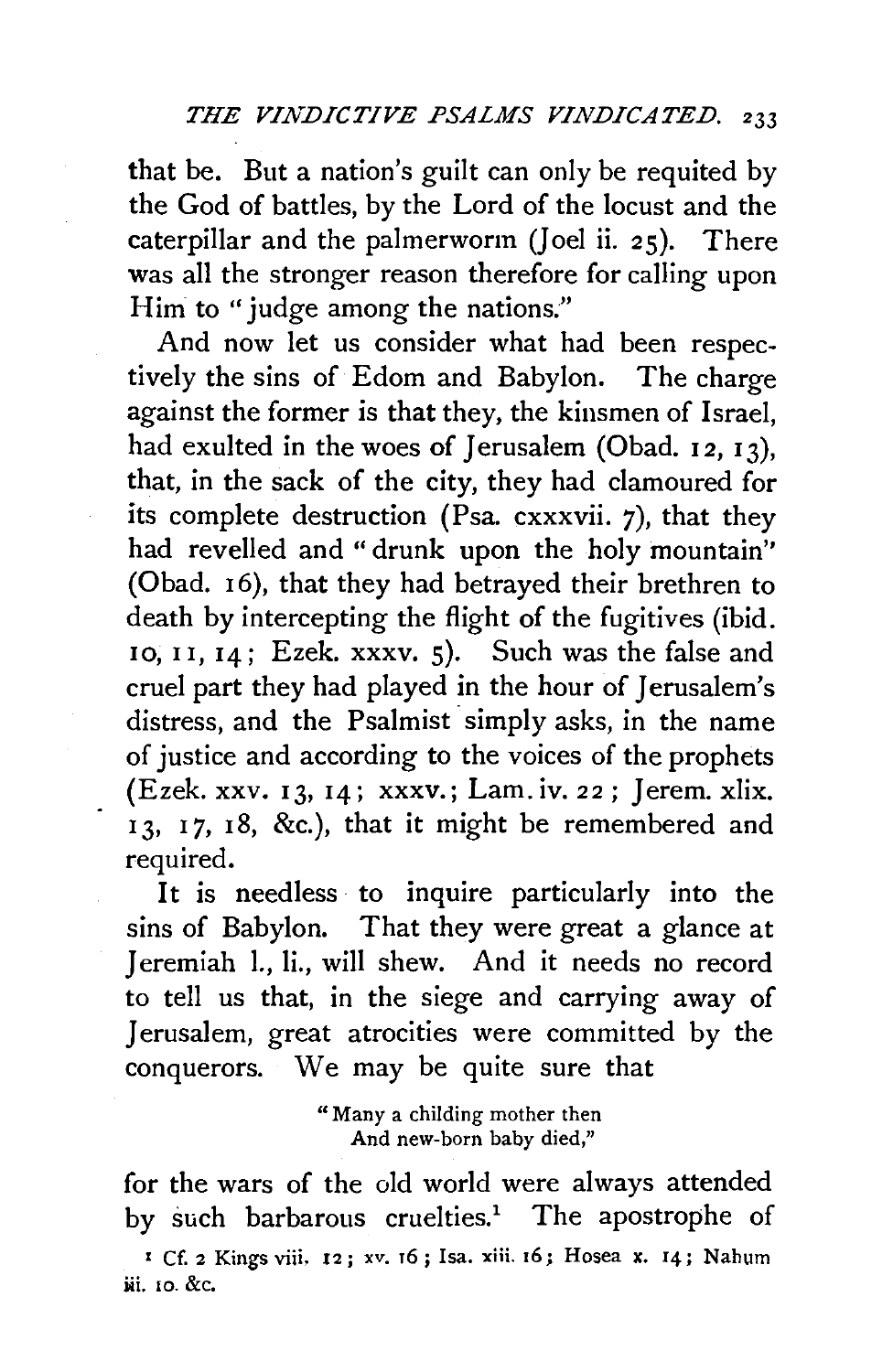verses 8, 9, consequently merely proclaims the certainty of a just retribution-of the same retribution that the prophets had foretold (Isa. xiii.  $16$ ; xlvii.; Jerem. li.; cf. "who art to be destroyed," verse  $8$ ),  $1$ and the happiness of those who should be its ministers; who should mete out to her what she had measured to the conquered Jew. It was the decree of Heaven that their "children" should "be dashed to pieces before their eyes." The Psalmist simply recognizes the decree as just and salutary; he pronounces the terrible vengeance to have been. deserved. To charge him with vindictiveness, therefore, is to impugn the justice and mercy of the Most High. And there is nothing to sustain the charge, for his words are simply a prediction, like that of the prophet. "As thou hast done, it shall be done unto thee; thy reward shall return upon thine own head" (Obad. 15).

With the discussion-and I would hope vindication-of this Psalm my task is almost accomplished. For though expressions seemingly vindictive are found in other Psalms than those which we have had under review, yet there are none, it is believed, which are not on all fours with one or other of the verses which have come before us, or, at any rate, none of which, on the principles here laid down, we cannot

1 Cf. also Hosea xiii. 16, where it is the judgment of God that the "infants" of Samaria should " be dashed in pieces." שרורה, rendered "Who art to be destroyed" in the Authorized Version, is variously interpreted, as (1) active, "Thou destroyer" ( $\eta \lambda \eta \sigma \tau \rho i \zeta$ , -Symmachus. *Du Verwüsterin*,-Ewald); as (2) passive, part. pres., "Thou that art destroyed" *(vastata,*-Jerome); and (3) as pass. part. fut. *(vastanda)*, as above. If we adopt  $(i)$ , the word affords a reason for the commination of verse 9 ; if (2), we see in it an intimation that retribution was already begun ; if (3), a prediction that retribution was certain and imminent.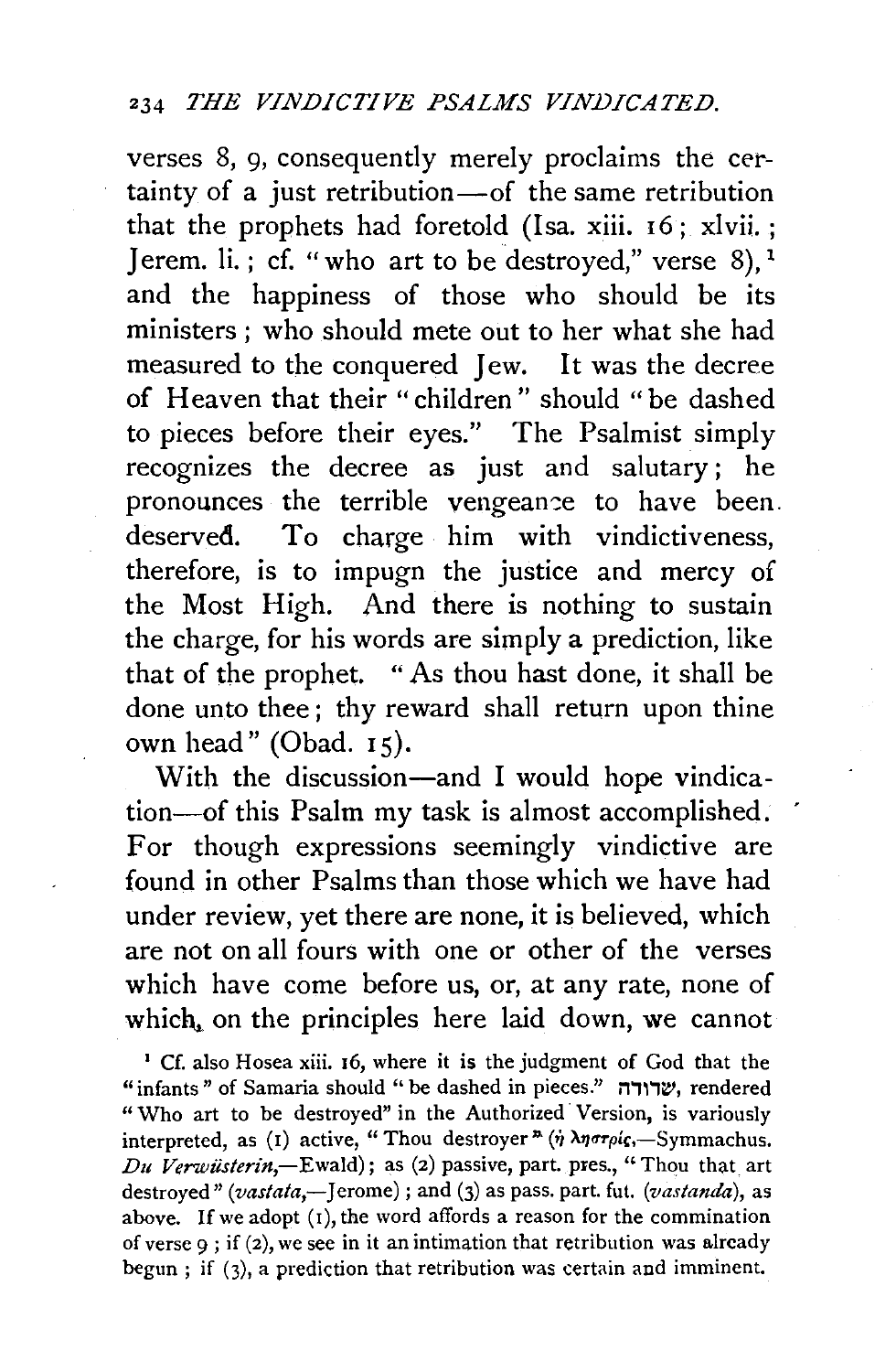give a good account. Whether I have been too bold in my title; whether the "Vindictive Psalms" are thoroughly "vindicated " by the considerations which I have advanced, it is of course for others to judge. But I may perhaps be permitted to say that the argument appears to me to be irresistible. For if it be conceded, as it surely must be, that those who penned the imprecations knew little or nothing of a future state of rewards and punishments, or if it merely be granted—and this, at all events, cannot be denied—that they were taught to expect for " every transgression and disobedience " a "just recompense of reward" in this life, then every step of the reasoning follows almost as a matter of course till at last the conclusion is reached that the so-called " imprecations" are, in reality, impassioned entreaties for justice, for a necessary and salutary retribution. Viewed from this standpoint they lose their aspect of malevolence and are glorified with the consecration of equity and religion: they resolve them· selves into prayers to the Theocratic Ruler of Israel to deal with the enemies of Israel and of Israel's king according to the just laws of the Theocracy.

But whether my readers agree with me in these general conclusions or not, and whatever construction they may put upon these "vindictive" passages, one point is, I take it, indisputable, viz., that so far from being out of harmony with the rest of the Old Testament, as Dr. Hessey maintains, and as is very generally believed, they are the natural and inevitable products of the dispensation under which the writers lived. The spirit which inspired them is, beyond all doubt, the same which breathed in the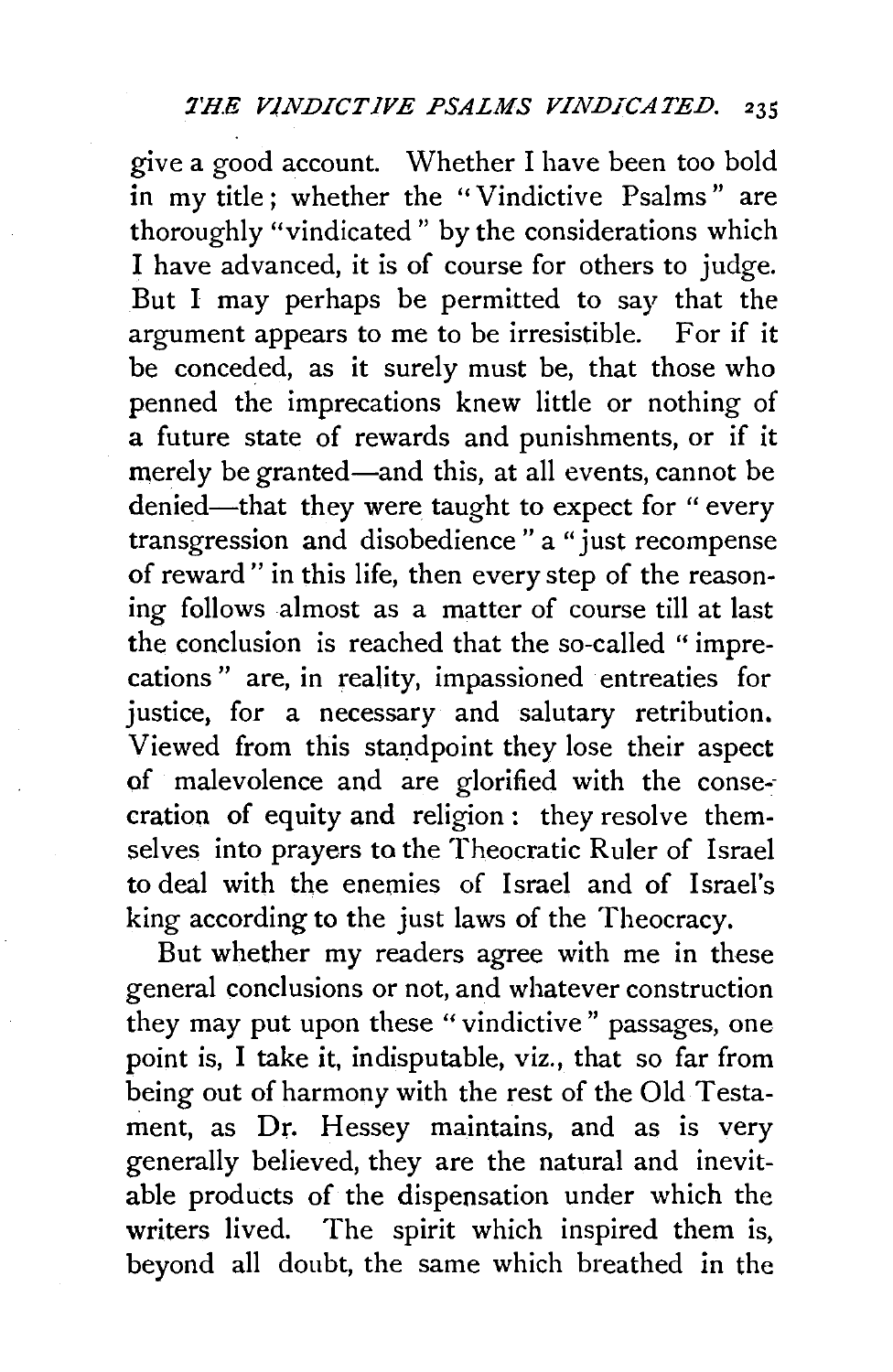utterances of the law and in the voices of the prophets. The prayers which they embody have their parallels and precedents in the pages of Jewish history. In fact, they are simply the echo of the legislation of Sinai; they are thoroughly homogeneous with the revelation of which they form a part, and with that they must stand or fall.

And I see in this fact-that the imprecations are in perfect unison with the genius of the Legal Dispensation--a fresh solution of the difficulty, or rather a fresh contribution towards its solution. So far I have rested the defence of the " Vindictive Psalms " on the fact that the first dispensation was one of temporal rewards and punishments,-one that contained no revelation of a recompense hereafter. But it was not only in respect of the doctrine of a future life that it was inferior to the Christian verity; it was also inferior in its moral tone and teaching. In all its conceptions of human duty, in its ideal ofhuman charity and human piety alike, it occupied, naturally, a lower level than the religion which was designed to supersede it. And if this be so, is it to be wondered at if the Psalms partake of the inferiority of the inferior dispensation, from the soil of which they sprang?

And surely it is no disparagement of that earlier revelation to affirm that it was inferior-inferior in its ethics--to the beneficent religion of the Christ. I am well aware that such a view has been denounced as dishonouring to Moses. But to me it seems to be dishonouring to our Lord to dispute it. For is it conceivable that the Son of God should have come into our planet, that the Infinite Wisdom and the Infinite Love should have taber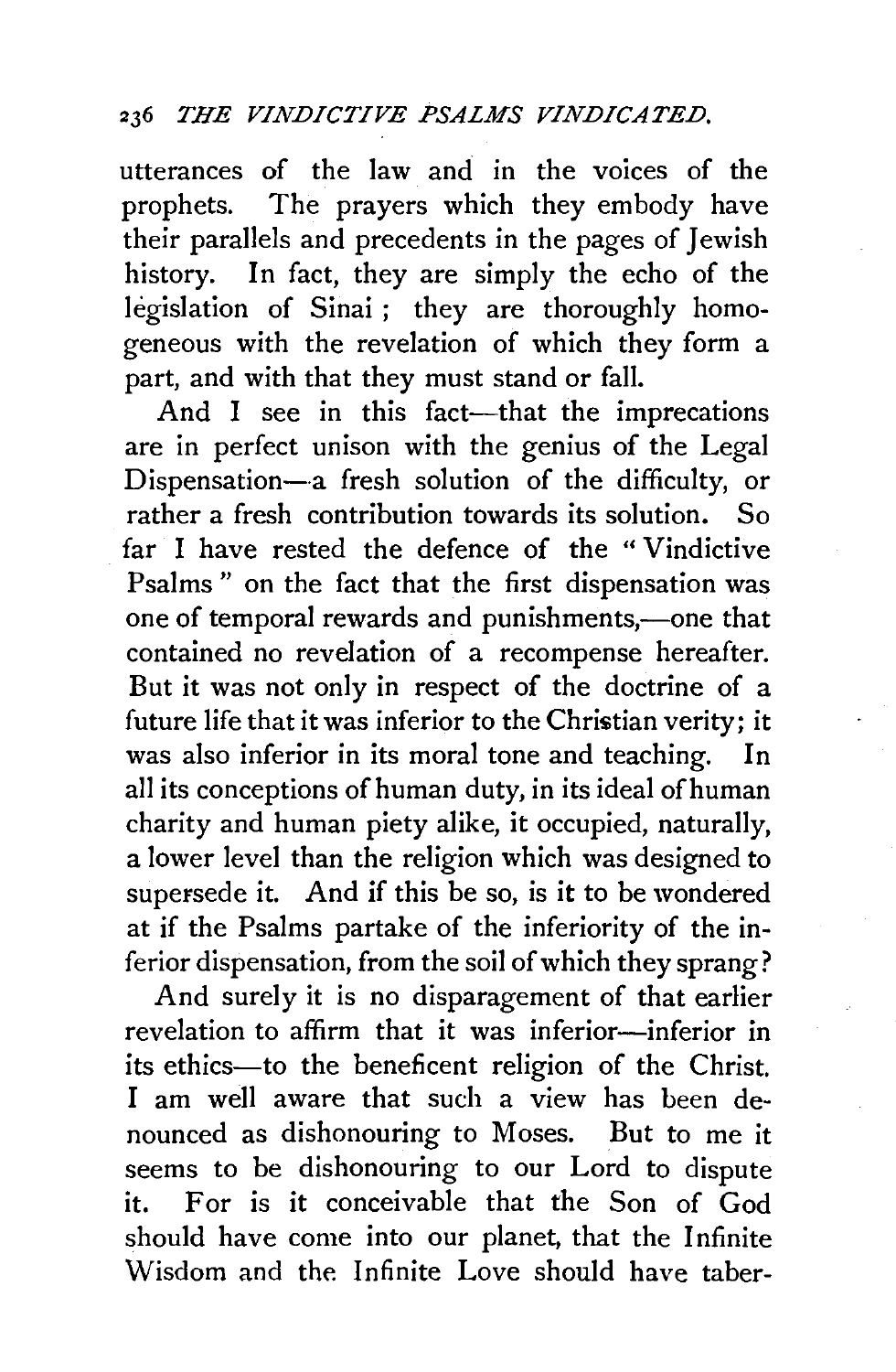nacled with men and not have shewn to men a more excellent way than they had trodden before ? Is it, then, the case that " the Light of the world " has given the world no new light, not only as to the future life, but also as to the duties and charities of this life present ? Has Christianity no higher standard, no nobler and lovelier ideal than J udaism had ? *C redat* Y *udaeus, at non Christianus.*  For if this be so, then surely the "Teacher come from God" has come in vain; surely "the only begotten Son which is in the bosom of the Father " has declared the Father's love to little purpose.

But it is to be remembered here that Christ has distinctly claimed for his teaching a superiority over that of Moses and the prophets. In the Sermon on the Mount, for example, He "sets forth his relation as Lawgiver to the law of Moses," and draws an elaborate contrast between the teachings of Christianity and Judaism. The keynote of that sermon is, " It hath been said to them of old time, . . . but I say unto you." And in respect of murder, of adultery, of swearing, of divorce, and the like, He shews how different, how much higher and more spiritual were the doctrines He taught. More than that, in the course of this same sermon He notices that essential principle of the Mosaic code, the *jus talionis,* and *virtually repeals it.* "It hath been said, ' An eye for an eye,' &c. But I say unto you, That ye resist not evil," &c. Not only do we find, that is to say, on the testimony of its Founder, that the moral code of Christianity is in advance of that of Moses, but we find that the very law which lies at the root of the imprecations, and which, no doubt,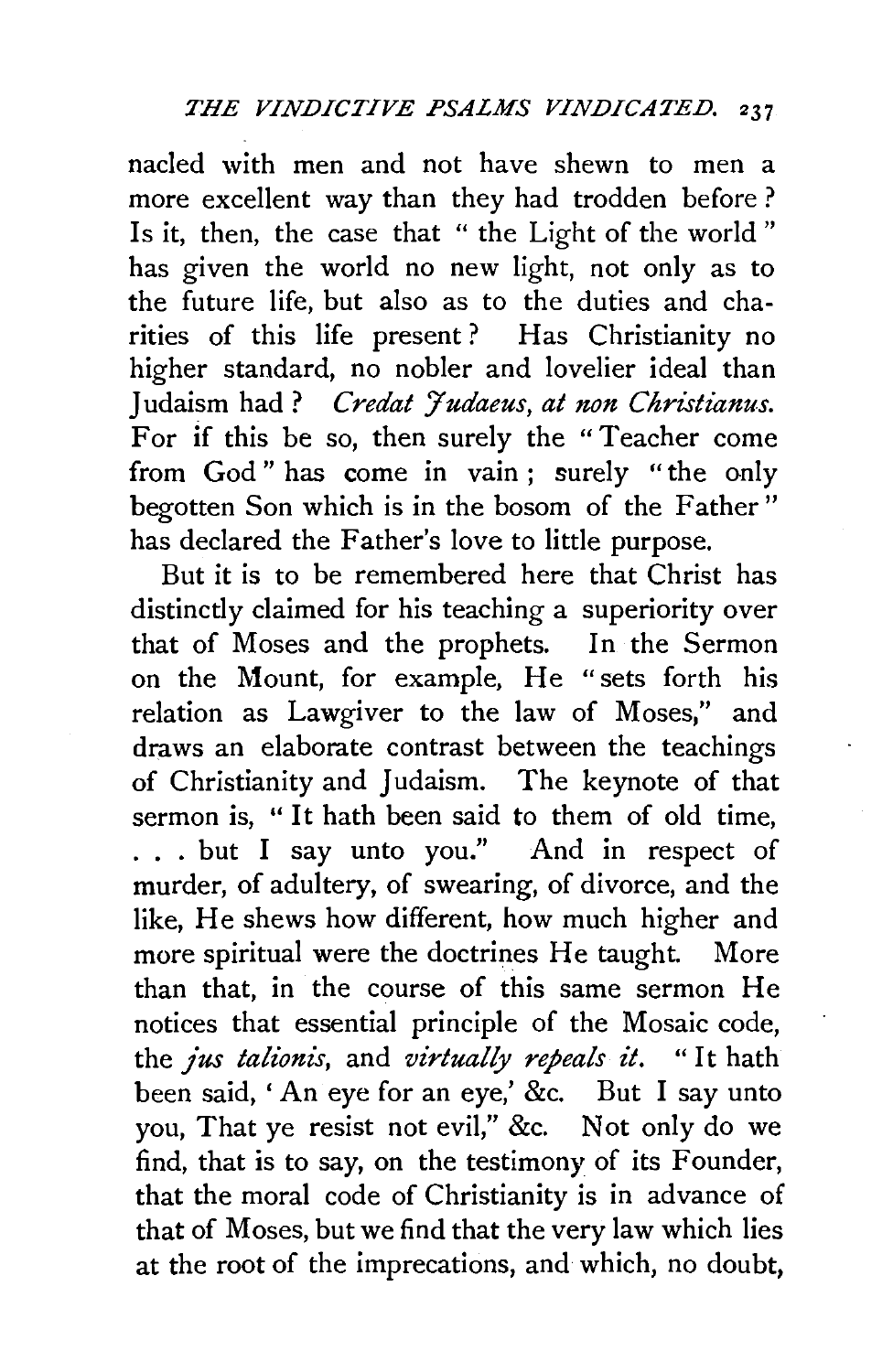suggested many of them, gives place in the religion of the Son of God to milder and purer provisions.

Nor was this the only occasion on which the Lord proclaimed that the whole spirit and  $\eta\theta_{0s}$  of his religion was gentler and more gracious than that of the law and the prophets. The sons of Zebedee, after the example of the prophet Elijah, sought to call down fire from heaven upon the Samaritans. But our Lord "rebuked them." He did not say, indeed, that it was wrong in Elijah to act as he did. He could not have asserted this without condemning the Power which ratified Elijah's prayer. And we have seen reason to believe<sup>1</sup> that that prayer is abundantly justified by the circumstances which provoked it. But He *did* teach that the prayer which was right in the prophet of a past age would nevertheless be wrong in the apostles of the new faith, and wrong because they were of a different spirit, the children of a more merciful dispensation, a dispensation the object of which is not "to destroy men's lives, but to save them."<sup>2</sup>

"To *destroy* men's lives"—" to *save* them" have we not in these few words, whether they were spoken by Christ or not, two characteristic features, and therefore one of the cardinal differences of the two dispensations ? The first, as we have seen, dealt with the sinner by summarily destroying him; the

• The argument is not affected materially if we allow (which I should be slow to do) that the words of the Received Text, we rai 'Hliag 17roiqf1'Ev and rcallur€11, Oinc *o'ioarE • .c.r.;\.* are interpolations. For it is clear that the two disciples had the example of Elijah in their mind as they spoke, and the mere *rebuke* proves that what was lawful for him would notwithstanding be wrong in them.

<sup>r</sup>See THE EXPOSITOR, vol. iii. pp. 46o-463.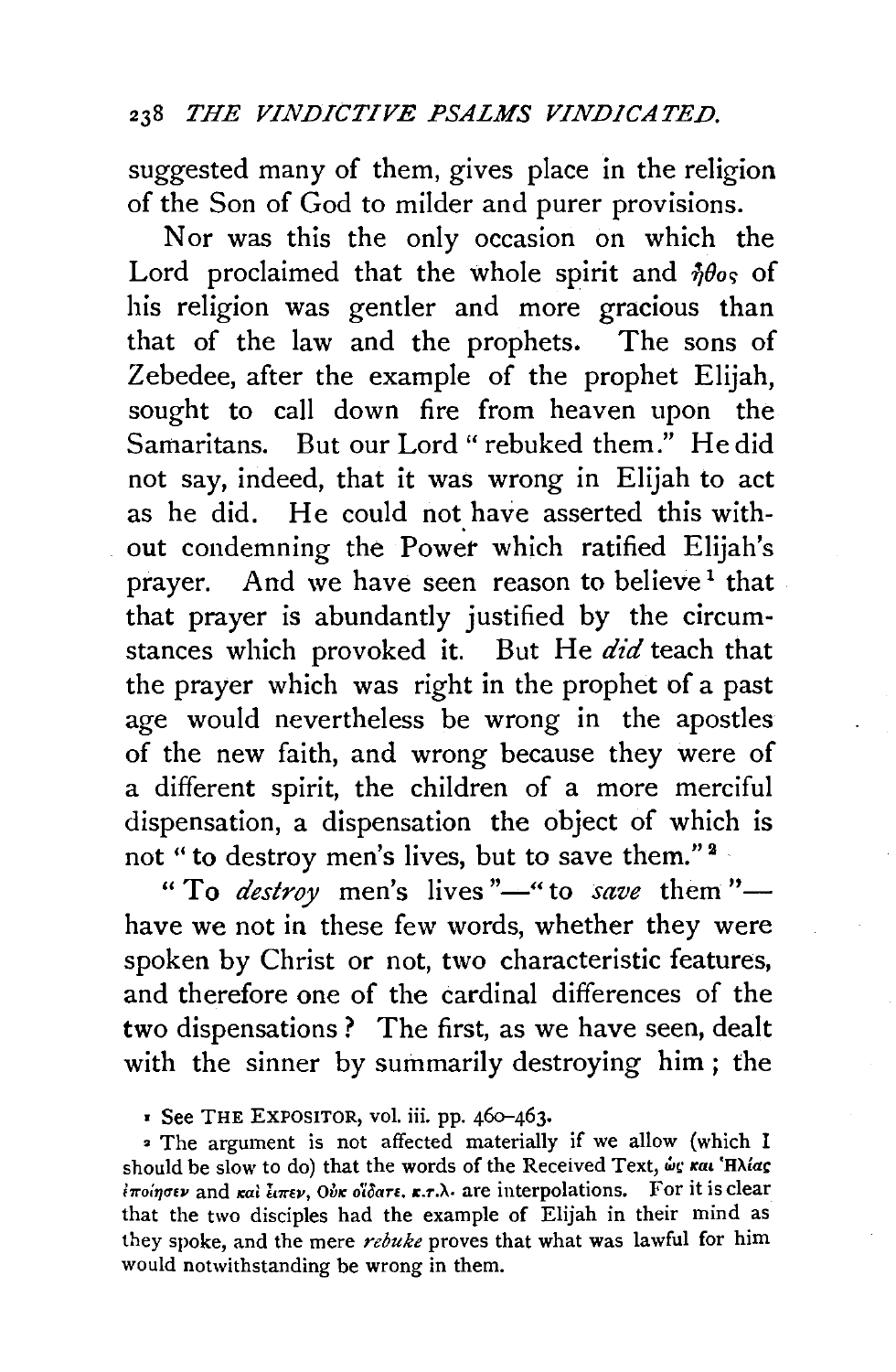second seeks to reclaim him. The first rigorously recompensed evil for evil: that is to say, it visited moral evil, which is sin, with physical evil, which is pain and death ; the second overcomes evil with good. Indeed, it is hardly too much to say that destruction is a prominent feature, a watchword almost, of the Old Testament. How many of its records, how many of its miracles, are simply records and miracles of death ? The antediluvians were destroyed ; the cities of the plain were destroyed ; the Egyptians, Canaanites, Amalekites, Assyrians, were all destroyed. The plagues of Egypt, again, the miracles of the desert, and the wonders wrought by the prophets, constantly involved the destruction of men's lives. But we turn to the New Testament and we feel at once that we breathe a different atmosphere. " Grace and truth " have come " by Jesus Christ." The thunders and lightnings of Sinai are heard no· longer, but there is seen the descending dove. Now the miracles are miracles of healing and mercy. Now the lives and souls of men are treated as unspeakably precious. The Son of Man judges no man, condemns no man; his mission is to save.

And hence we see more clearly, not perhaps why the imprecations which have been discussed were lawful on Hebrew lips, but certainly why they still sound harshly to Christian ears. It is because since they were spoken the standard of duty has been raised. It is because the Son of Mary has taught men something of the unutterable love and tenderness and patience of the Most High ; it is because we have before our eyes the beautiful